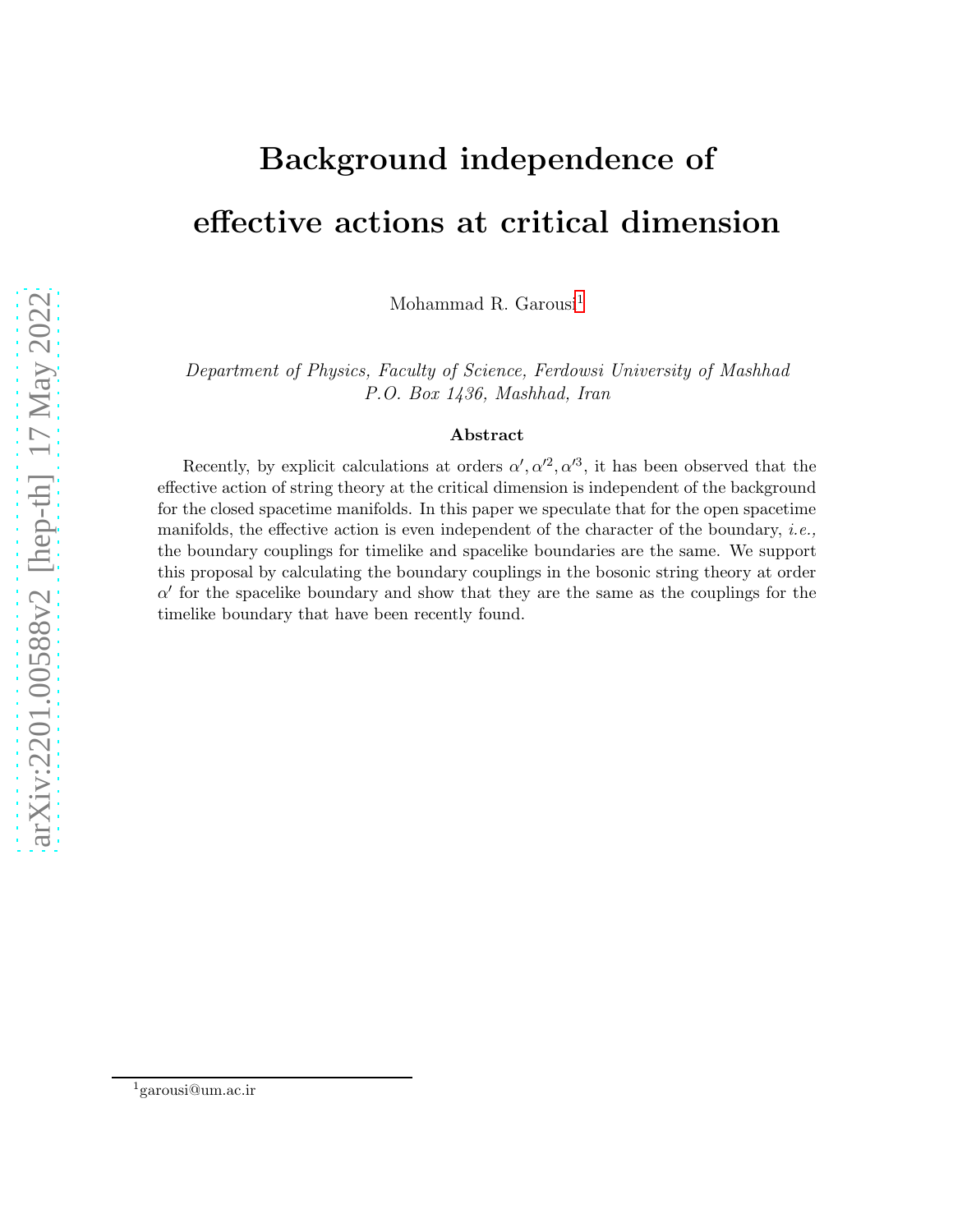#### 1 Introduction

The critical string theory is an extension of the Einstein theory of general relativity which is consistent with the rules of quantum mechanics. As in the Einstein theory, one expects the string theory at the critical dimension  $D = 1 + d$  to be background independent. In the low energy effective action, by the background independence we mean the coefficients of the independent gauge invariant couplings at each order of  $\alpha'$  should be independent of the background. The background independence in the Double Field Theory formalism has been discussed in [\[1\]](#page-13-0).

The independent couplings in the effective action at a given order of  $\alpha'$ , are all gauge invariant couplings modulo the field redefinitions, the total derivative terms and the Bianchi identities. For the closed spacetime manifolds, the field redefinitions at a given order of  $\alpha'$ involve the most general gauge invariant terms at that order [\[2\]](#page-13-1). The numbers of independent couplings involving the metric, dilaton and the B-field at orders  $\alpha', \alpha'^2, \alpha'^3$  are 8,60,872, respectively [\[2,](#page-13-1) [3,](#page-13-2) [4\]](#page-13-3). The background independence assumption indicates that the coefficients of these couplings are independent of the background. If one can fix them for a particular background, then they are valid for any other background as well. On the other hand, it has been proved in [\[5,](#page-13-4) [6\]](#page-14-0) that the dimensional reduction of the classical effective actions of the bosonic and heterotic string theories on a torus  $T<sup>d</sup>$  are invariant under global  $O(d, d)$  transformations. Hence, if one considers a particular background which includes one circle, compactifies the effective action on this circle and ignores the Kaluza-Klein massive modes (dimensional reduction), then the lower dimensional action which includes all parameters of the original action, must have the  $O(1, 1)$  symmetry. This symmetry may fix the couplings in the original action. Imposing this symmetry on the effective action of the bosonic string theory at orders  $\alpha', \alpha'^2$ , the coefficients of all independent couplings have been found in [\[7,](#page-14-1) [8\]](#page-14-2) up to an overall factor. Imposing this symmetry on the NS-NS couplings of the type II superstring theory at order  $\alpha'^3$ , the coefficients of all independent couplings have been found in [\[9,](#page-14-3) [10,](#page-14-4) [11\]](#page-14-5) up to an overall factor. The resulting couplings must be valid for any other background. For example, the same couplings must be valid for the background which includes the compact sub-manifold  $T<sup>d</sup>$ . The lower-dimensional action in this case must have the symmetry  $O(d, d)$  [\[5,](#page-13-4) [6\]](#page-14-0). In fact, it has been shown in [\[12,](#page-14-6) [13\]](#page-14-7) that the resulting couplings have exactly such symmetry. For the background which has the compact sub-manifold  $T^2$ , the lower dimensional action must have the symmetry  $O(2, 2)$ . It has been shown in [\[14\]](#page-14-8) that the couplings at order  $\alpha'$  have such symmetry.

For the open spacetime manifolds, it has been speculated in [\[15\]](#page-14-9) that the field redefinitions at a given order of  $\alpha'$  involve only the restricted gauge invariant terms which respect the boundary conditions in the least action principle. In the presence of boundary, the boundary conditions which are consistent with the above  $O(1,1)$  or  $O(d,d)$  symmetries, require the massless fields and their derivatives at order  $m$  to be known on the boundary for the effective actions at order  $\alpha^{\prime m}$  [\[16\]](#page-14-10). The minimum numbers of independent couplings at order  $\alpha^{\prime}$  for the bosonic string theory and for the heterotic string theory after truncating the Yang-Mills gauge fields, are 17 bulk couplings and 38 boundary couplings [\[15,](#page-14-9) [16\]](#page-14-10). The background independence assumption in this case indicates that the coefficients of these parameters are independent of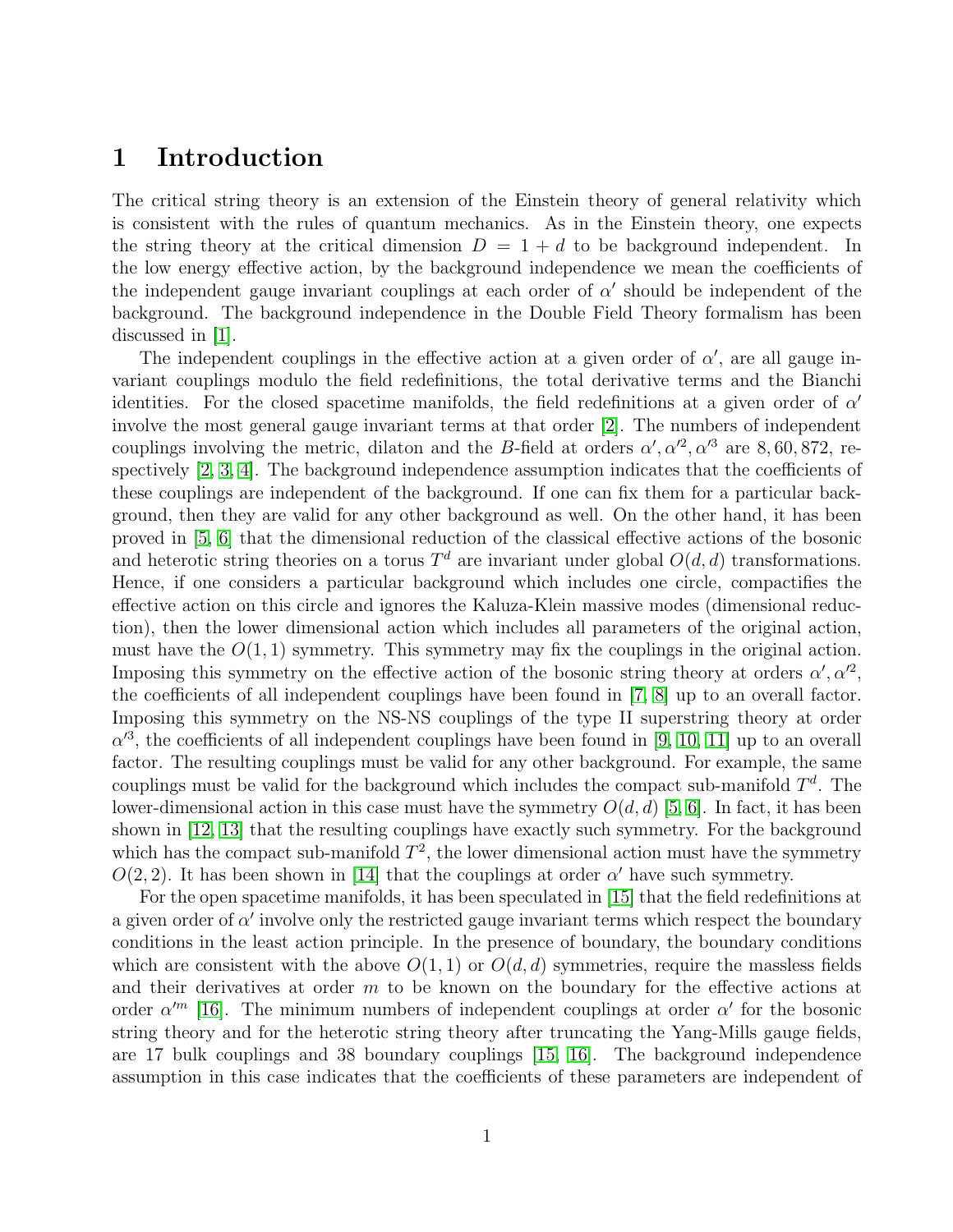the background and are independent of the character of the boundary, *i.e.*, the coefficients in the bulk and boundary couplings must be the same for both timelike and spacelike boundaries. Using the background independence assumption, these couplings in a particular minimal scheme have been recently found for the timelike boundary to be [\[15\]](#page-14-9)

<span id="page-2-0"></span>
$$
\mathbf{S}_{1} = -\frac{48a_{1}}{\kappa^{2}} \int_{M} d^{D}x \sqrt{-G} e^{-2\Phi} \left[ R_{\text{GB}}^{2} + \frac{1}{24} H_{\alpha}{}^{\delta \epsilon} H^{\alpha \beta \gamma} H_{\beta \delta}{}^{\epsilon} H_{\gamma \epsilon \epsilon} - \frac{1}{8} H_{\alpha \beta}{}^{\delta} H^{\alpha \beta \gamma} H_{\gamma}{}^{\epsilon \epsilon} H_{\delta \epsilon \epsilon} + R^{\alpha \beta} H_{\alpha}{}^{\gamma \delta} H_{\beta \gamma \delta} - \frac{1}{12} R H_{\alpha \beta \gamma} H^{\alpha \beta \gamma} - \frac{1}{2} H_{\alpha}{}^{\delta \epsilon} H^{\alpha \beta \gamma} R_{\beta \gamma \delta \epsilon} + 4R \nabla_{\alpha} \Phi \nabla^{\alpha} \Phi - 16 R^{\alpha \beta} \nabla_{\alpha} \Phi \nabla_{\beta} \Phi \right]
$$
\n
$$
\mathbf{S}_{1} = \begin{pmatrix} 48a_{1} \int_{\mathcal{A}} d^{D-1} \pi \sqrt{-g} e^{-2\Phi} \left[ O_{\mathbf{L}}^{t} + \frac{4}{2} \alpha^{a} \pi^{\beta} \nabla_{\beta} \nabla \nabla^{\gamma} K \right] & \mathbf{I}_{H} & H^{\beta \gamma \delta} K^{\alpha} + H^{\gamma \delta} H & K^{\alpha \beta} \end{pmatrix}
$$
\n
$$
(1)
$$

$$
\partial S_{1}^{t} = -\frac{48a_{1}}{\kappa^{2}} \int_{\partial M} d^{D-1} \sigma \sqrt{-g} e^{-2\Phi} \left[ Q_{2}^{t} + \frac{4}{3} n^{\alpha} n^{\beta} \nabla_{\gamma} \nabla^{\gamma} K_{\alpha\beta} - \frac{1}{6} H_{\beta\gamma\delta} H^{\beta\gamma\delta} K^{\alpha}{}_{\alpha} + H_{\alpha}{}^{\gamma\delta} H_{\beta\gamma\delta} K^{\alpha\beta} + H_{\alpha}{}^{\delta\epsilon} H_{\beta\delta\epsilon} K^{\gamma}{}_{\gamma} n^{\alpha} n^{\beta} - 2 H_{\beta}{}^{\delta\epsilon} H_{\gamma\delta\epsilon} n^{\alpha} n^{\beta} n^{\gamma} \nabla_{\alpha} \Phi + 8 K^{\beta}{}_{\beta} \nabla_{\alpha} \Phi \nabla^{\alpha} \Phi - 16 K^{\gamma}{}_{\gamma} n^{\alpha} n^{\beta} \nabla_{\alpha} \Phi \nabla_{\beta} \Phi - 16 K_{\alpha\beta} \nabla^{\alpha} \Phi \nabla^{\beta} \Phi + \frac{32}{3} n^{\alpha} n^{\beta} n^{\gamma} \nabla_{\alpha} \Phi \nabla_{\beta} \Phi \nabla_{\gamma} \Phi \right]
$$

where  $n^{\mu}$  is the unit vector orthogonal to the boundary,  $R_{GB}^2$  is the Gauss-Bonnet gravity couplings and  $Q_2^t$  is the Chern-Simons couplings that for timelike boundary, *i.e.*,  $n^{\mu}n_{\mu} = 1$ , is given as  $[18, 16]$  $[18, 16]$ 

<span id="page-2-1"></span>
$$
Q_2^t = 4 \bigg[ K^{\mu}{}_{\mu} R - 2K^{\mu\nu} R_{\mu\nu} - 2K_{\alpha}{}^{\alpha} n^{\mu} n^{\nu} R_{\mu\nu} + 2K^{\mu\nu} n^{\alpha} n^{\beta} R_{\alpha\mu\beta\nu} - \frac{1}{3} (6K^{\alpha}{}_{\alpha} K_{\mu\nu} K^{\mu\nu} - 2K^{\mu}{}_{\mu} K^{\nu}{}_{\nu} K^{\alpha}{}_{\alpha} - 4K_{\mu}{}^{\nu} K_{\nu\alpha} K^{\alpha\mu}) \bigg]
$$
(2)

In above equations,  $K_{\mu\nu}$  is the extrinsic curvature which is defined as  $K_{\mu\nu} = P^{\alpha}_{\mu} P^{\beta}_{\nu} \nabla_{(\alpha} n_{\beta)}$ where  $P^{\mu\nu}$  is the first fundamental form which projects the spacetime tensors tangent to the boundary. For the timelike boundary, the first fundamental form is defined as  $P^{\mu\nu} = G^{\mu\nu} - n^{\mu}n^{\nu}$ for which the extrinsic curvature becomes  $K_{\mu\nu} = \nabla_{\mu} n_{\nu} - n_{\mu} n_{\alpha} \nabla^{\alpha} n_{\nu}$ . In above equations, the metric in the covariant derivatives and in the curvatures is the bulk metric  $G_{\mu\nu}$ . If one chooses the overall factor  $a_1$  to be  $a_1 = 1/96$  ( $a_1 = 1/192$ ), then the bulk action becomes the Meissner action of the bosonic (heterotic) string theory found in [\[19\]](#page-14-12), up to a restricted field redefinition [\[15\]](#page-14-9). For the superstring theory  $a_1 = 0$ .

For the spacelike boundary in which  $n^{\mu}n_{\mu} = -1$ , the first fundamental form is defined as  $P^{\mu\nu} = G^{\mu\nu} + n^{\mu}n^{\nu}$  for which the extrinsic curvature becomes  $K_{\mu\nu} = \nabla_{\mu}n_{\nu} + n_{\mu}n_{\alpha}\nabla^{\alpha}n_{\nu}$ . We expect this sign difference in the second term in the definition of the first fundamental form changes the sign of all terms which involve three unit vector  $n^{\mu}$  or extrinsic curvature. Therefore, when the spacetime has spacelike boundary, the background independence assumption of the effective action predicts that the bulk action to be the same as the bulk action [\(1\)](#page-2-0) for the spacetime which has timelike boundary, whereas the character independence predicts the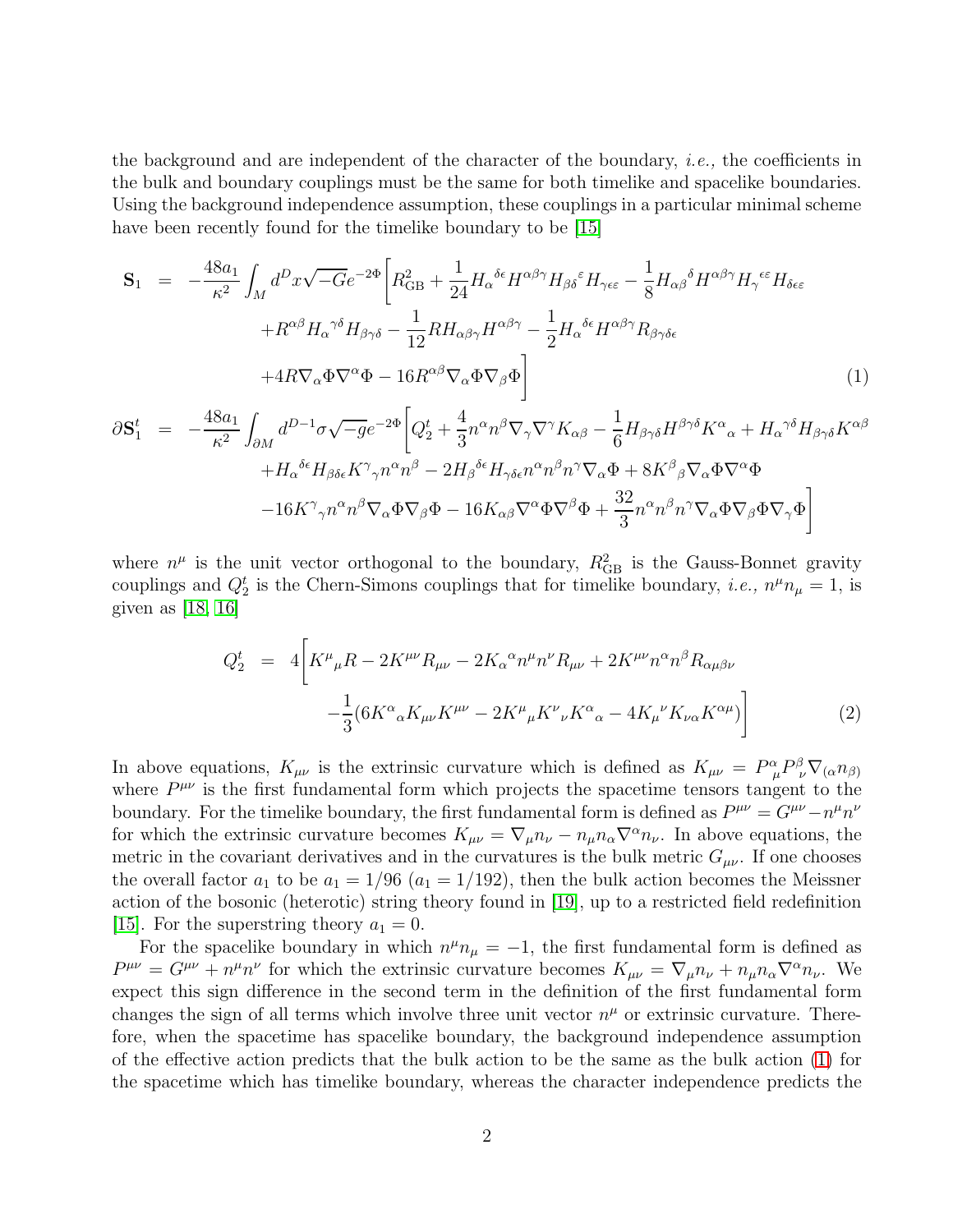following boundary couplings for the spacelike boundary:

<span id="page-3-0"></span>
$$
\partial \mathbf{S}_{1}^{s} = -\frac{48a_{1}}{\kappa^{2}} \int_{\partial M} d^{D-1} \sigma \sqrt{g} e^{-2\Phi} \left[ Q_{2}^{s} - \frac{4}{3} n^{\alpha} n^{\beta} \nabla_{\gamma} \nabla^{\gamma} K_{\alpha\beta} - \frac{1}{6} H_{\beta\gamma\delta} H^{\beta\gamma\delta} K^{\alpha}{}_{\alpha} + H_{\alpha}{}^{\gamma\delta} H_{\beta\gamma\delta} K^{\alpha\beta} \right] - H_{\alpha}{}^{\delta\epsilon} H_{\beta\delta\epsilon} K^{\gamma}{}_{\gamma} n^{\alpha} n^{\beta} + 2 H_{\beta}{}^{\delta\epsilon} H_{\gamma\delta\epsilon} n^{\alpha} n^{\beta} n^{\gamma} \nabla_{\alpha} \Phi + 8 K^{\beta}{}_{\beta} \nabla_{\alpha} \Phi \nabla^{\alpha} \Phi + 16 K^{\gamma}{}_{\gamma} n^{\alpha} n^{\beta} \nabla_{\alpha} \Phi \nabla_{\beta} \Phi - 16 K_{\alpha\beta} \nabla^{\alpha} \Phi \nabla^{\beta} \Phi - \frac{32}{3} n^{\alpha} n^{\beta} n^{\gamma} \nabla_{\alpha} \Phi \nabla_{\beta} \Phi \nabla_{\gamma} \Phi \right] \tag{3}
$$

where the terms involving three unit vector  $n^{\mu}$  or extrinsic curvature have different sign compare to the timelike boundary couplings in  $(1)$ . In above equation,  $Q_2^s$  is the Chern-Simons couplings for the spacelike boundary

<span id="page-3-1"></span>
$$
Q_2^s = 4 \left[ K^{\mu}{}_{\mu} R - 2K^{\mu\nu} R_{\mu\nu} + 2K_{\alpha}{}^{\alpha} n^{\mu} n^{\nu} R_{\mu\nu} - 2K^{\mu\nu} n^{\alpha} n^{\beta} R_{\alpha\mu\beta\nu} + \frac{1}{3} (6K^{\alpha}{}_{\alpha} K_{\mu\nu} K^{\mu\nu} - 2K^{\mu}{}_{\mu} K^{\nu}{}_{\nu} K^{\alpha}{}_{\alpha} - 4K_{\mu}{}^{\nu} K_{\nu\alpha} K^{\alpha\mu}) \right]
$$
(4)

Note that the terms with three extrinsic curvatures have different sign compare to the Chern-Simons couplings of the timelike boundary [\(2\)](#page-2-1). In this paper, using the background independence method, we are going to calculate the bulk and boundary couplings for the spacetime manifold which has spacelike boundary and show that the resulting couplings are exactly the same as the above couplings which are predicted by the background/character independence assumption.

The outline of the paper is as follows: In section 2, we write the 17 independent bulk couplings and the 38 independent boundary couplings at order  $\alpha'$  which have been found in [\[15,](#page-14-9) [16\]](#page-14-10). In section 3, using the background independence assumption, we consider the background which has a spacelike boundary and one circle, and use the dimensional reduction to find the corresponding couplings in the base space. We then impose the  $O(1, 1)$  symmetry on the reduced actions to constrain the parameters in the actions. In section 4, we consider the background which has a spacelike boundary and the torus  $T<sup>d</sup>$ , and use the cosmological reduction to find the one-dimensional bulk action and the zero-dimensional boundary action. We then impose the  $O(d, d)$  symmetry on the resulting actions to further constrain the remaining parameters. The above two constraints fix the bulk action to be the bulk action in [\(1\)](#page-2-0), and fix the boundary action up to two parameters. By requiring the gravity couplings on the boundary action to be consistent with the Chern-Simons couplings, the two boundary parameters are also fixed. We find that the final boundary action is exactly the same as [\(3\)](#page-3-0).

### 2 Independent couplings at order  $\alpha'$

The effective actions of string theory on an open manifold has both bulk and boundary actions. At the sphere-level, these actions have the following  $\alpha'$ -expansion:

$$
\mathbf{S}_{\text{eff}} = \sum_{m=0}^{\infty} \alpha^{\prime m} \mathbf{S}_m = \mathbf{S}_0 + \alpha^{\prime} \mathbf{S}_1 + \alpha^{\prime 2} \mathbf{S}_2 + \alpha^{\prime 3} \mathbf{S}_3 + \cdots
$$
 (5)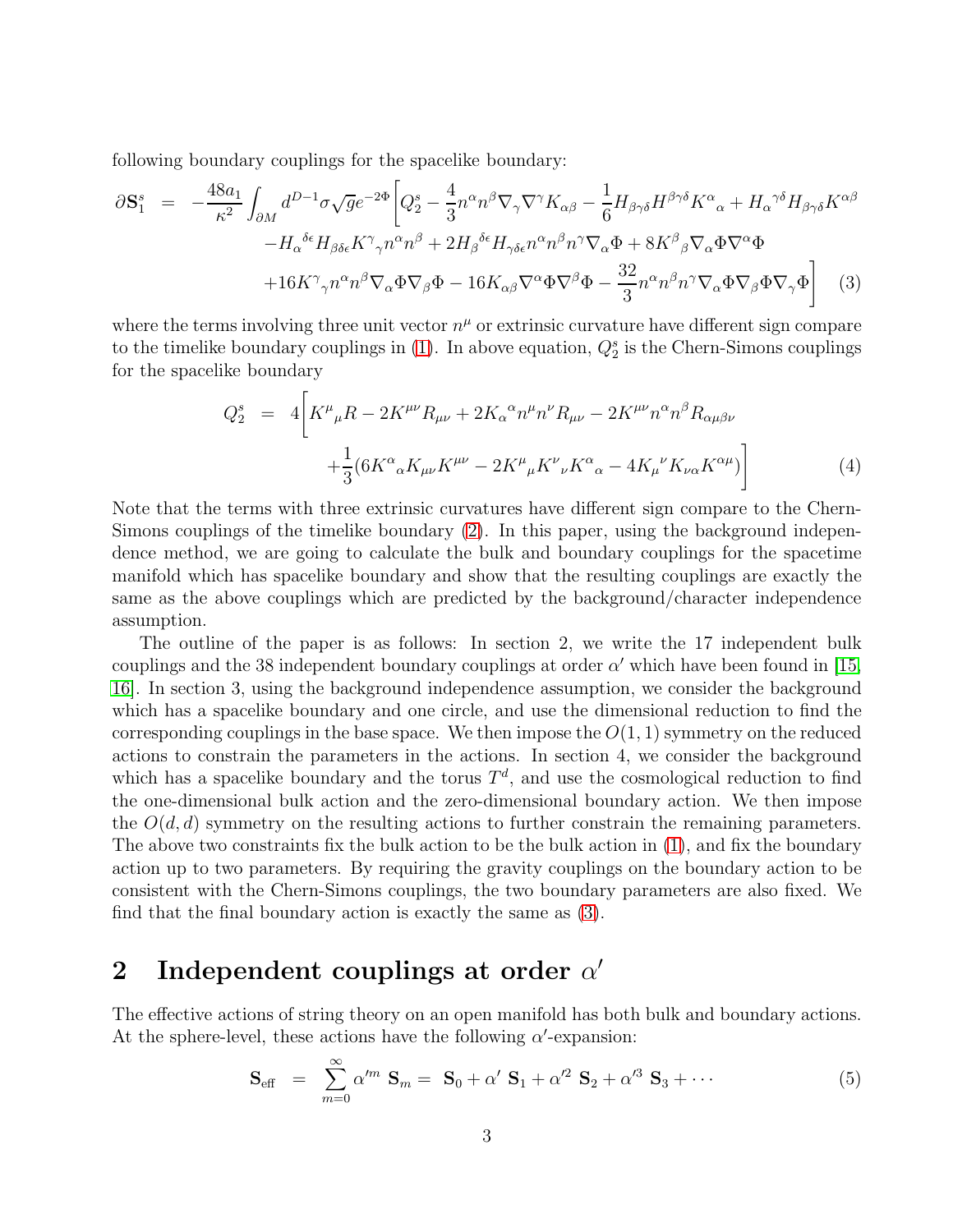$$
\partial \mathbf{S}_{\text{eff}} = \sum_{m=0}^{\infty} \alpha^{\prime m} \partial \mathbf{S}_m = \partial \mathbf{S}_0 + \alpha^{\prime} \partial \mathbf{S}_1 + \alpha^{\prime 2} \partial \mathbf{S}_2 + \alpha^{\prime 3} \partial \mathbf{S}_3 + \cdots
$$

The leading order actions in the universal sector which includes metric, dilaton and B-field, in the string frame for both timelike and spacelike boundaries are

<span id="page-4-0"></span>
$$
\mathbf{S}_0 + \partial \mathbf{S}_0 = -\frac{2}{\kappa^2} \bigg[ \int d^D x \sqrt{-G} e^{-2\Phi} \left( R + 4 \nabla_\mu \Phi \nabla^\mu \Phi - \frac{1}{12} H^2 \right) + 2 \int d^{D-1} \sigma \sqrt{|g|} e^{-2\Phi} K \bigg] \tag{6}
$$

where G is determinant of the bulk metric  $G_{\mu\nu}$  and boundary is specified by the functions  $x^{\mu} = x^{\mu}(\sigma^{\tilde{\mu}})$ . In the boundary term, g is determinant of the induced metric on the boundary

<span id="page-4-2"></span>
$$
g_{\tilde{\mu}\tilde{\nu}} = \frac{\partial x^{\mu}}{\partial \sigma^{\tilde{\mu}}} \frac{\partial x^{\nu}}{\partial \sigma^{\tilde{\nu}}} G_{\mu\nu} \tag{7}
$$

and K is the trace of the extrinsic curvature. The normal vector to the boundary is  $n^{\mu}$ . It is outward-pointing (inward-pointing) if the boundary is spacelike (timelike). Using the Double Field Theory formalism, it has been shown in [\[17\]](#page-14-13) that the leading order effective action [\(6\)](#page-4-0) can be written in  $O(D, D)$ -invariant form in terms of the generalized metric and dilaton.

At order  $\alpha'$  these actions in terms of their Lagrangians are

$$
\mathbf{S}_1 = -\frac{2}{\kappa^2} \int_M d^D x \sqrt{-G} e^{-2\Phi} \mathcal{L}_1; \qquad \partial \mathbf{S}_1 = -\frac{2}{\kappa^2} \int_{\partial M} d^{D-1} \sigma \sqrt{|g|} e^{-2\Phi} \partial \mathcal{L}_1 \tag{8}
$$

In general there are 41 gauge invariant couplings in the bulk Lagrangian. Removing the total derivative terms from the bulk to the boundary by using the Stokes's theorem and using the Bianchi identities, one can reduce the 41 couplings to 20 couplings. The most general field redefinitions reduce these couplings to 8 couplings [\[2\]](#page-13-1). However, in the presence of boundary one is not allowed to use the most general field redefinitions because they ruin the boundary conditions required in the least action principle for the effective actions of string theory [\[16\]](#page-14-10). The allowed field redefinitions at order  $\alpha'$  requires the metric does not change, and the dilaton and B-field change to include only the first derivative of the massless fields. This restricted field redefinition has only three parameters. Hence, there are only 17 independent couplings in the bulk. The couplings in a particular minimal scheme are [\[15\]](#page-14-9)

<span id="page-4-1"></span>
$$
\mathcal{L}_{1} = a_{1}H_{\alpha}^{\delta\epsilon}H^{\alpha\beta\gamma}H_{\beta\delta}{}^{\epsilon}H_{\gamma\epsilon\epsilon} + a_{2}H_{\alpha\beta}{}^{\delta}H^{\alpha\beta\gamma}H_{\gamma}{}^{\epsilon\epsilon}H_{\delta\epsilon\epsilon} + a_{3}H_{\alpha}{}^{\gamma\delta}H_{\beta\gamma\delta}R^{\alpha\beta} + a_{4}R_{\alpha\beta}R^{\alpha\beta} + a_{5}H_{\alpha\beta\gamma}H^{\alpha\beta\gamma}R + a_{6}R^{2} + a_{7}R_{\alpha\beta\gamma\delta}R^{\alpha\beta\gamma\delta} + a_{8}H_{\alpha}{}^{\delta\epsilon}H^{\alpha\beta\gamma}R_{\beta\gamma\delta\epsilon} + a_{9}R\nabla_{\alpha}\Phi\nabla^{\alpha}\Phi + a_{10}R^{\alpha\beta\gamma}\nabla_{\beta}\nabla_{\alpha}\Phi + a_{11}R_{\alpha\beta}\nabla^{\alpha}\Phi\nabla^{\beta}\Phi + a_{12}\nabla_{\alpha}\Phi\nabla^{\alpha}\Phi\nabla_{\beta}\Phi\nabla^{\beta}\Phi + a_{13}\nabla^{\alpha}\Phi\nabla_{\beta}\nabla_{\alpha}\Phi\nabla^{\beta}\Phi + a_{14}\nabla_{\beta}\nabla_{\alpha}\Phi\nabla^{\beta}\nabla^{\alpha}\Phi + a_{15}\nabla_{\alpha}H^{\alpha\beta\gamma}\nabla_{\delta}H_{\beta\gamma}{}^{\delta} + a_{16}H_{\alpha}{}^{\beta\gamma}\nabla^{\alpha}\Phi\nabla_{\delta}H_{\beta\gamma}{}^{\delta} + a_{17}\nabla_{\delta}H_{\alpha\beta\gamma}\nabla^{\delta}H^{\alpha\beta\gamma}
$$

where  $a_1, \dots, a_{17}$  are 17 background independent parameters.

The boundary of the spacetime has a unit normal vector  $n^{\mu}$ , hence, the boundary Lagrangian  $\partial \mathcal{L}_1$  should include this vector and its derivatives as well as the bulk tensors. Since the field redefinition freedom has been already used in the bulk action, one is not allowed to use any field redefinition in the boundary action. Removing the boundary total derivative terms from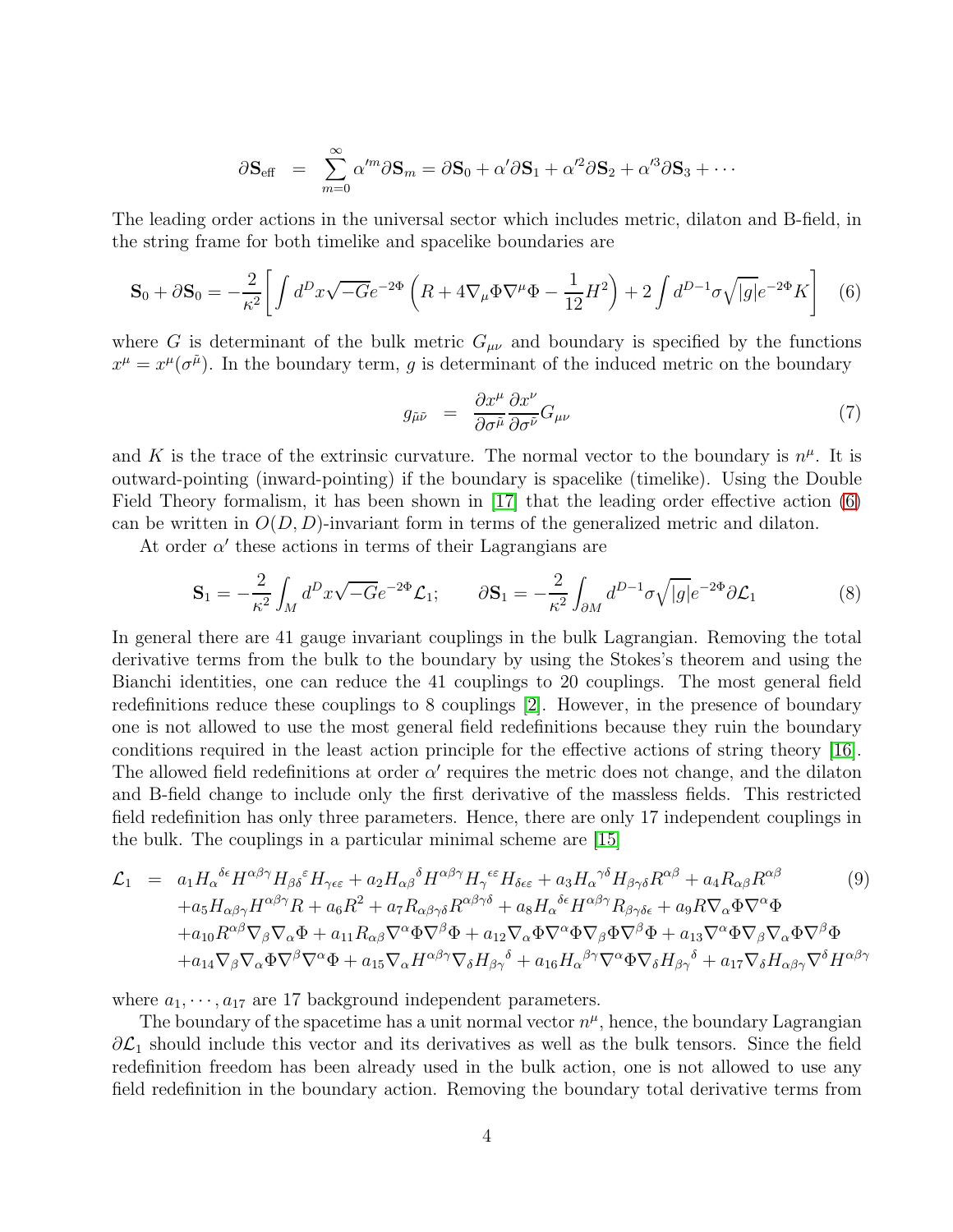the most general gauge invariant boundary couplings, and using the Bianchi identities and the identities corresponding to the unit vector, it has been shown in [\[16\]](#page-14-10) that there are 38 independent couplings in the boundary action. For both timelike and spacelike boundaries, the couplings in a particular scheme are [\[16\]](#page-14-10)

<span id="page-5-0"></span>
$$
\partial \mathcal{L}_{1} = b_{1} H_{\beta\gamma\delta} H^{\beta\gamma\delta} K^{\alpha}{}_{\alpha} + b_{2} H_{\alpha}{}^{\gamma\delta} H_{\beta\gamma\delta} K^{\alpha\beta} + b_{3} K_{\alpha}{}^{\gamma} K^{\alpha\beta} K_{\beta\gamma} + b_{4} K^{\alpha}{}_{\alpha} K_{\beta\gamma} K^{\beta\gamma} \n+ b_{5} K^{\alpha}{}_{\alpha} K^{\beta}{}_{\beta} K^{\gamma}{}_{\gamma} + b_{6} H_{\alpha}{}^{\delta\epsilon} H_{\beta\delta\epsilon} K^{\gamma}{}_{\gamma} n^{\alpha} n^{\beta} + b_{7} H_{\alpha\gamma}{}^{\epsilon} H_{\beta\delta\epsilon} K^{\gamma\delta} n^{\alpha} n^{\beta} + b_{8} K^{\alpha\beta} R_{\alpha\beta} \n+ b_{9} K^{\gamma}{}_{\gamma} n^{\alpha} n^{\beta} R_{\alpha\beta} + b_{10} K^{\alpha}{}_{\alpha} R + b_{11} K^{\gamma\delta} n^{\alpha} n^{\beta} R_{\alpha\gamma\beta\delta} + b_{12} H^{\beta\gamma\delta} n^{\alpha} \nabla_{\alpha} H_{\beta\gamma\delta} \n+ b_{13} K^{\beta\gamma} n^{\alpha} \nabla_{\alpha} K_{\beta\gamma} + b_{14} K^{\beta}{}_{\beta} n^{\alpha} \nabla_{\alpha} K^{\gamma}{}_{\gamma} + b_{15} n^{\alpha} \nabla_{\alpha} R + b_{16} H_{\beta\gamma\delta} n^{\beta} n^{\gamma} \nabla_{\alpha} \Phi \n+ b_{17} K_{\beta\gamma} K^{\beta\gamma} n^{\alpha} \nabla_{\alpha} \Phi + b_{18} K^{\beta}{}_{\beta} K^{\gamma}{}_{\gamma} n^{\alpha} \nabla_{\alpha} \Phi + b_{19} H_{\beta}{}^{\delta\epsilon} H_{\gamma\delta\epsilon} n^{\alpha} n^{\beta} n^{\gamma} \nabla_{\alpha} \Phi \n+ b_{20} n^{\alpha} n^{\beta} n^{\gamma} R_{\beta\gamma} \nabla_{\alpha} \Phi + b_{21} n^{\alpha} R \nabla_{\alpha} \Phi + b_{22} K^{\beta}{}_{\beta} \nabla_{\alpha} \Phi
$$

where  $b_1, \dots, b_{38}$  are 38 background independent parameters. These parameters, however, depend on the character of boundary. They have been found in [\[15\]](#page-14-9) for the timelike boundary. In the following sections we consider the boundary to be spacelike.

# $3$  Background with sub-manifold  $S^{(1)}$

We have used the gauge symmetries corresponding to the massless fields to write the independent couplings in the bulk action [\(9\)](#page-4-1) and in the boundary action [\(10\)](#page-5-0). The parameters in these actions are independent of the backgrounds. In general, there is no global symmetry in the universal sector of string theory at the critical dimension to be used for fixing these parameters. However, for some specific backgrounds which have compact sub-manifolds, the compactified actions may have some global symmetries after ignoring the Kaluza-Klein massive modes (dimensional reduction). Since the parameters in the actions [\(9\)](#page-4-1) and [\(10\)](#page-5-0) appears also in the lower dimensional actions, one can use the symmetry of the lower dimensional actions to fix these parameters. In this section we consider the background with sub-manifold  $S^{(1)}$ . That is, we choose the open manifold to have the structure  $M^{(D)} = M^{(D-1)} \times S^{(1)}$ ,  $\partial M^{(D)} = \partial M^{(D-1)} \times S^{(1)}$ . The manifold  $M^{(D)}$  has coordinates  $x^{\mu} = (x^a, y)$  and its boundary  $\partial M^{(D)}$  has coordinates  $\sigma^{\tilde{\mu}} = (\sigma^{\tilde{a}}, y)$  where y is the coordinate of the circle  $S^{(1)}$ . The boundary in the base space is specified by the functions  $x^a = x^a(\sigma^{\tilde{a}})$ . The dimensionally reduced action then should have the  $O(1,1)$  symmetry. To simplify the calculation, we consider the  $Z_2$ -subgroup of the  $O(1, 1)$ -group.

The reduction of the effective actions on the circle  $S^{(1)}$  should then be invariant under the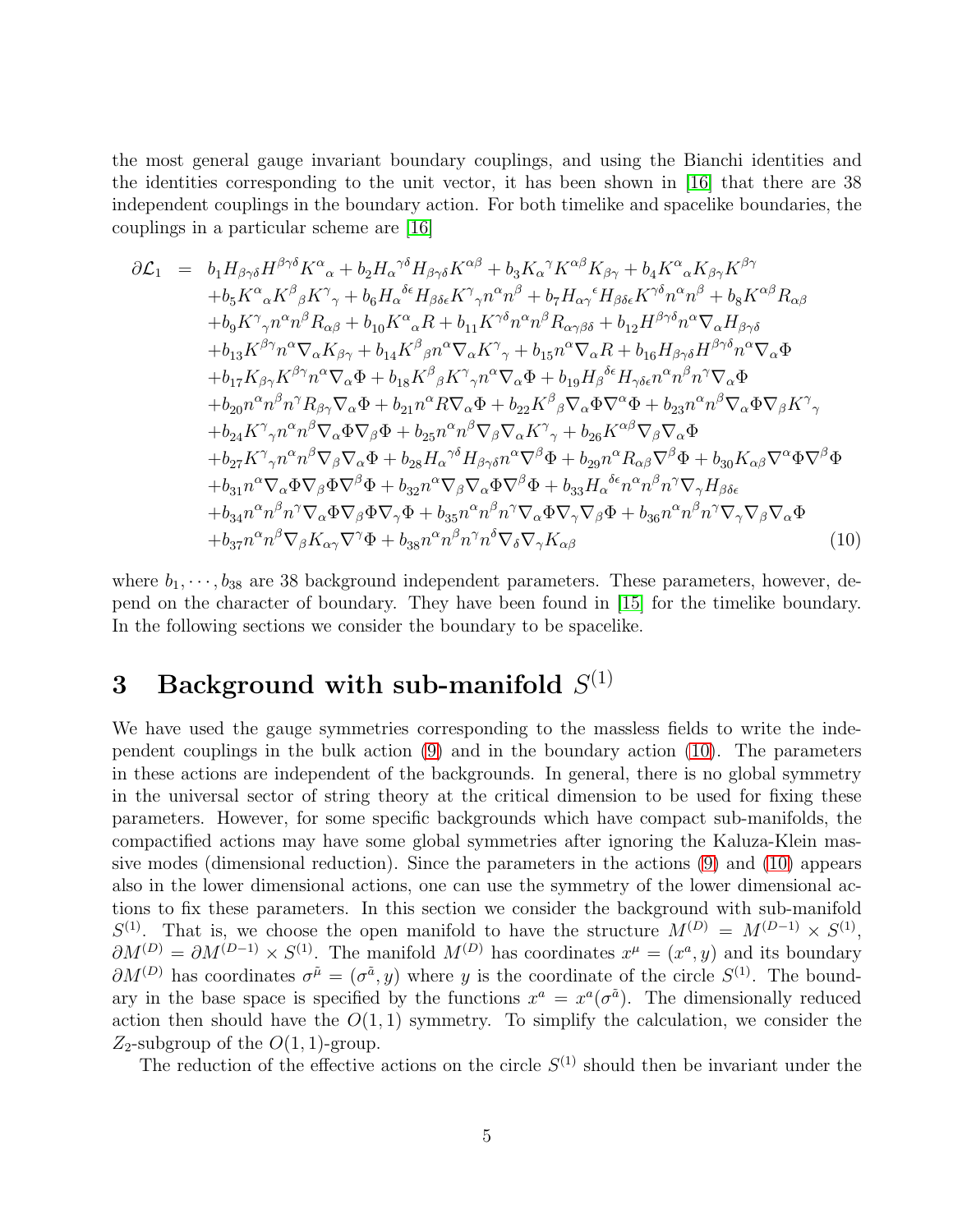$Z_2$ -transformations, up to some total derivative terms on the boundary [\[20\]](#page-14-14), *i.e.*,

<span id="page-6-1"></span>
$$
S_{\text{eff}}(\psi) + \partial S_{\text{eff}}(\psi) = S_{\text{eff}}(\psi') + \partial S_{\text{eff}}(\psi') \tag{11}
$$

where  $S_{\text{eff}}$  and  $\partial S_{\text{eff}}$  are the reductions of the bulk action  $S_{eff}$  and boundary action  $\partial S_{\text{eff}}$ , respectively. In above equation  $\psi$  represents all the massless fields in the base space which are defined in the following Kaluza-Klein reductions [\[21\]](#page-14-15):

<span id="page-6-0"></span>
$$
G_{\mu\nu} = \begin{pmatrix} \bar{g}_{ab} + e^{\varphi} g_a g_b & e^{\varphi} g_a \\ e^{\varphi} g_b & e^{\varphi} \end{pmatrix}, B_{\mu\nu} = \begin{pmatrix} \bar{b}_{ab} + \frac{1}{2} b_a g_b - \frac{1}{2} b_b g_a & b_a \\ -b_b & 0 \end{pmatrix},
$$
  
\n
$$
\Phi = \bar{\phi} + \varphi/4, \quad n^{\mu} = (n^a, 0)
$$
\n(12)

and  $\psi'$  represents its transformation under the  $Z_2$ -transformations or the T-duality transformations. At the leading order of  $\alpha'$ , the T-duality transformations are the Buscher rules [\[22,](#page-15-0) [23\]](#page-15-1). To order  $\alpha'$ , they are the Buscher rules and the corrections at order  $\alpha'$  which do not ruin the boundary conditions of the least action principle in the base space. They are [\[15\]](#page-14-9)

$$
\varphi' = -\varphi + \alpha' \Delta \varphi \ , \ g'_a = b_a + \alpha' e^{\varphi/2} \Delta g_a \ , \ b'_a = g_a + \alpha' e^{-\varphi/2} \Delta b_a \ ,
$$
  

$$
\bar{g}'_{ab} = \bar{g}_{ab} \ , \ \bar{H}'_{abc} = \bar{H}_{abc} + \alpha' \Delta \bar{H}_{abc} \ , \ \bar{\phi}' = \bar{\phi} + \alpha' \Delta \bar{\phi} \ , \ n'_a = n_a \tag{13}
$$

where the corrections  $\Delta\varphi$ ,  $\Delta b_a$ ,  $\Delta g_a$ ,  $\Delta \bar{\phi}$  contain all contractions of the massless fields in the base space at order  $\alpha'$  which involve only the first derivative of the massless fields. The correction  $\Delta \bar{H}_{abc}$  is related to the corrections  $\Delta g_a$ ,  $\Delta b_a$  through the following relation:

$$
\Delta \bar{H}_{abc} = \tilde{H}_{abc} - 3e^{-\varphi/2} W_{[ab} \Delta b_{c]} - 3e^{\varphi/2} \Delta g_{[a} V_{bc]} \tag{14}
$$

where  $\tilde{H}_{abc}$  is a  $U(1) \times U(1)$  gauge invariant closed 3-form at order  $\alpha'$  which is odd under parity. It has the following terms:

$$
\tilde{H}_{abc} = e_1 \partial_{[a} W_b{}^d V_{c]d} + e_2 \partial_{[a} \bar{H}_{bc]d} \nabla^d \varphi \tag{15}
$$

where  $e_1, e_2$  and the coefficients in the corrections  $\Delta\varphi, \Delta b_a, \Delta g_a, \Delta \bar{\phi}$  are parameters that the  $Z_2$ -symmetry of the effective action should fix them. The above transformations should also form the  $Z_2$ -group [\[7\]](#page-14-1). In the above equation,  $V_{ab}$  is field strength of the  $U(1)$  gauge field  $g_a$ , *i.e.*,  $V_{ab} = \partial_a g_b - \partial_b g_a$ , and  $W_{\mu\nu}$  is field strength of the  $U(1)$  gauge field  $b_a$ , *i.e.*,  $W_{ab} = \partial_a b_\nu - \partial_b b_a$ . The three-form  $\bar{H}$  is defined as  $\bar{H}_{abc} = \hat{H}_{abc} - \frac{3}{2}$  $\frac{3}{2}g_{[a}W_{bc]} - \frac{3}{2}$  $\frac{3}{2}b_{[a}V_{bc]}$  where the three-form  $\hat{H}$  is field strength of the two-form  $b_{ab}$  in [\(12\)](#page-6-0).

In [\[16\]](#page-14-10), it has been shown that the constraint [\(11\)](#page-6-1) can be written as two separate constraints. One for the bulk couplings and the other one for the boundary couplings. These constraints for the couplings at order  $\alpha'$  are [\[16\]](#page-14-10)

<span id="page-6-2"></span>
$$
S_1(\psi) - S_1(\psi'_0) - \Delta S_0 - \frac{2}{\kappa^2} \int d^{D-1}x \sqrt{-\bar{g}} \nabla_a (A_1^a e^{-2\bar{\phi}}) = 0
$$
  

$$
\partial S_1(\psi) - \partial S_1(\psi'_0) - \Delta \partial S_0 + T_1(\psi) + \frac{2}{\kappa^2} \int d^{D-2} \sigma \sqrt{\tilde{g}} n_a A_1^a e^{-2\bar{\phi}} = 0
$$
 (16)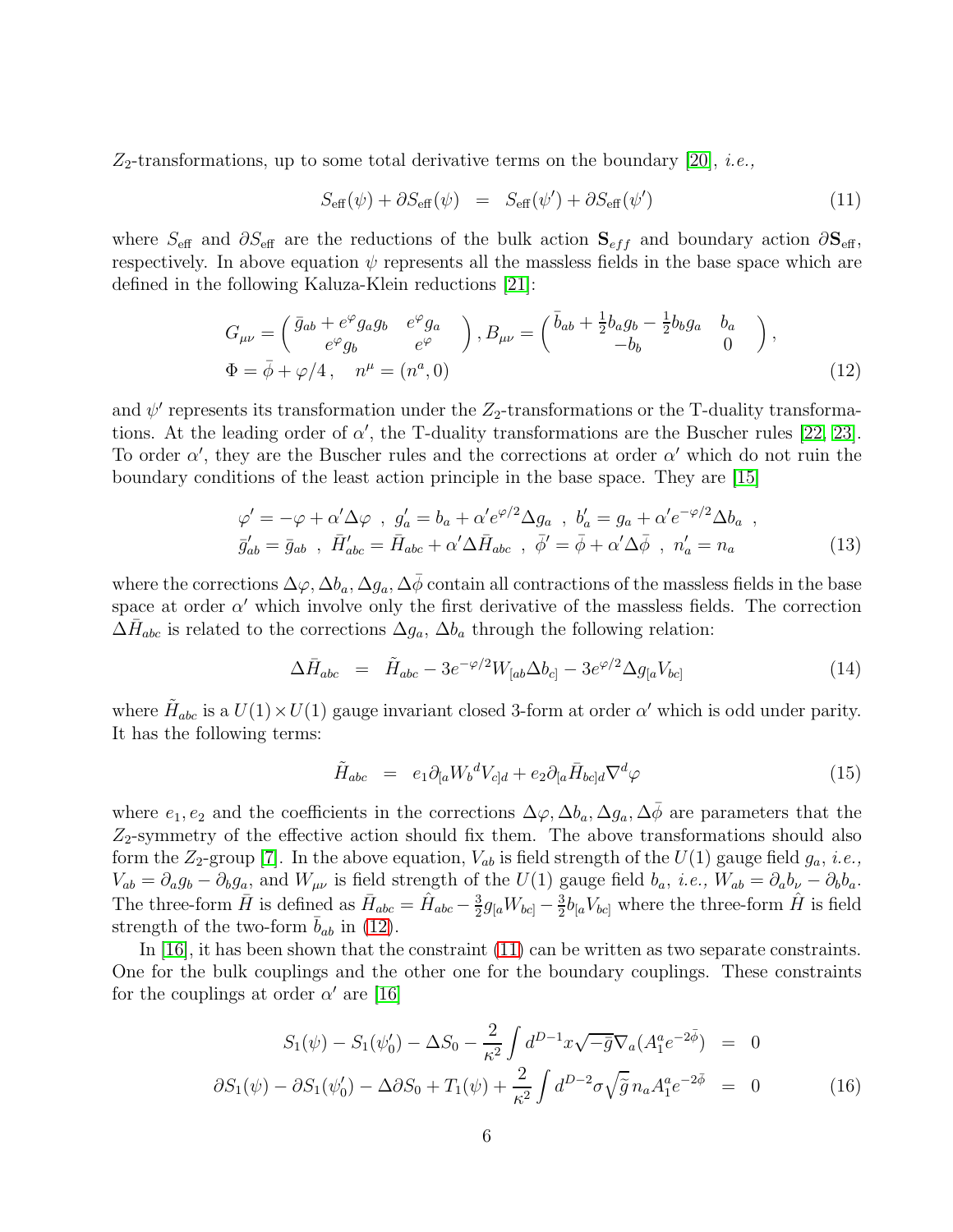where  $\bar{g}$  is the determinant of the base space metric  $\bar{g}_{ab}$  and  $\tilde{g}$  is the determinant of the induced base space metric on its boundary, i.e.,

$$
\widetilde{g}_{\tilde{a}\tilde{b}} = \frac{\partial x^a}{\partial \sigma^{\tilde{a}}} \frac{\partial x^b}{\partial \sigma^{\tilde{b}}} \bar{g}_{ab} \tag{17}
$$

In equation [\(16\)](#page-6-2),  $\psi_0'$ % is the transformation of the base space field  $\psi$  under the Buscher rules,  $A_1^a$ is a vector made of the massless fields in the base space at order  $\alpha'$  with arbitrary coefficients, and  $T_1(\psi)$  is the most general total derivative terms in the boundary at order  $\alpha'$ , *i.e.*,

$$
T_1(\psi) = -\frac{2}{\kappa^2} \int_{\partial M^{(D-1)}} d^{D-2} \sigma \sqrt{|\tilde{g}|} n_a \nabla_b (e^{-2\bar{\phi}} F_1^{ab}) \tag{18}
$$

where  $F_1^{ab}$  is an antisymmetric tensor constructed from the massless fields in the base space at order  $\alpha'$  with arbitrary coefficients. In the equation [\(16\)](#page-6-2),  $\Delta S_0$ ,  $\Delta \partial S_0$  are the Taylor expansions of the reduction of the leading order actions [\(6\)](#page-4-0) at order  $\alpha'$ ,

$$
S_0(\psi'_0 + \alpha'\psi'_1) = S_0(\psi'_0) + \alpha'\Delta S_0 + \cdots
$$
  
\n
$$
\partial S_0(\psi'_0 + \alpha'\psi'_1) = \partial S_0(\psi'_0) + \alpha'\Delta \partial S_0 + \cdots
$$
\n(19)

where dots represent some terms at higher orders of  $\alpha'$  in which we are not interested in this paper.

The first constraint in [\(16\)](#page-6-2) involves only the bulk fields that their reductions are given in [\[8\]](#page-14-2). The second constraint involves the bulk fields and the boundary extrinsic curvature. The reduction of the extrinsic curvature and its first and second derivatives for the timelike boundary are calculated in [\[24\]](#page-15-2). We have checked explicitly that they are valid for spacelike boundary as well. Using these reductions and following the same steps as those in [\[16\]](#page-14-10), one finds that the  $Z_2$ -symmetry fixes the bulk Lagrangian  $(9)$  to be the same as the one has been found in [\[15\]](#page-14-9), *i.e.*,

<span id="page-7-0"></span>
$$
\mathcal{L}_{1} = a_{1}H_{\alpha}^{\delta\epsilon}H^{\alpha\beta\gamma}H_{\beta\delta}{}^{\epsilon}H_{\gamma\epsilon\epsilon} + (3a_{1} + \frac{1}{64}a_{10} + \frac{1}{64}a_{11})H_{\alpha\beta}{}^{\delta}H^{\alpha\beta\gamma}H_{\gamma}{}^{\epsilon\epsilon}H_{\delta\epsilon\epsilon} - \frac{1}{16}a_{11}H_{\alpha}{}^{\gamma\delta}H_{\beta\gamma\delta}R^{\alpha\beta} \n+ (\frac{1}{4}a_{10} + \frac{1}{4}a_{11})R_{\alpha\beta}R^{\alpha\beta} + \frac{1}{192}a_{11}H_{\alpha\beta\gamma}H^{\alpha\beta\gamma}R - \frac{1}{16}a_{11}R^{2} + 24a_{1}R_{\alpha\beta\gamma\delta}R^{\alpha\beta\gamma\delta} \n+ (-36a_{1} - \frac{1}{8}a_{10} - \frac{1}{16}a_{11})H_{\alpha}{}^{\delta\epsilon}H^{\alpha\beta\gamma}R_{\beta\gamma\delta\epsilon} - \frac{1}{4}a_{11}R\nabla_{\alpha}\Phi\nabla^{\alpha}\Phi + a_{10}R^{\alpha\beta}\nabla_{\beta}\nabla_{\alpha}\Phi \n+ a_{11}R_{\alpha\beta}\nabla^{\alpha}\Phi\nabla^{\beta}\Phi + a_{10}\nabla_{\beta}\nabla_{\alpha}\Phi\nabla^{\beta}\nabla^{\alpha}\Phi - \frac{1}{16}a_{10}\nabla_{\alpha}H^{\alpha\beta\gamma}\nabla_{\delta}H_{\beta\gamma}{}^{\delta} \n+ \frac{1}{8}a_{10}H_{\alpha}{}^{\beta\gamma}\nabla^{\alpha}\Phi\nabla_{\delta}H_{\beta\gamma}{}^{\delta} + (8a_{1} + \frac{1}{24}a_{10} + \frac{1}{48}a_{11})\nabla_{\delta}H_{\alpha\beta\gamma}\nabla^{\delta}H^{\alpha\beta\gamma}
$$
\n(20)

and the boundary Lagrangian [\(10\)](#page-5-0) for the spacelike boundary to be

<span id="page-7-1"></span>
$$
\partial \mathcal{L}_1 = b_1 H_{\beta \gamma \delta} H^{\beta \gamma \delta} K^{\alpha}{}_{\alpha} + \frac{1}{16} (-2a_{10} - a_{11}) H_{\alpha}^{\gamma \delta} H_{\beta \gamma \delta} K^{\alpha \beta} + b_{11} K_{\alpha}^{\gamma} K^{\alpha \beta} K_{\beta \gamma}
$$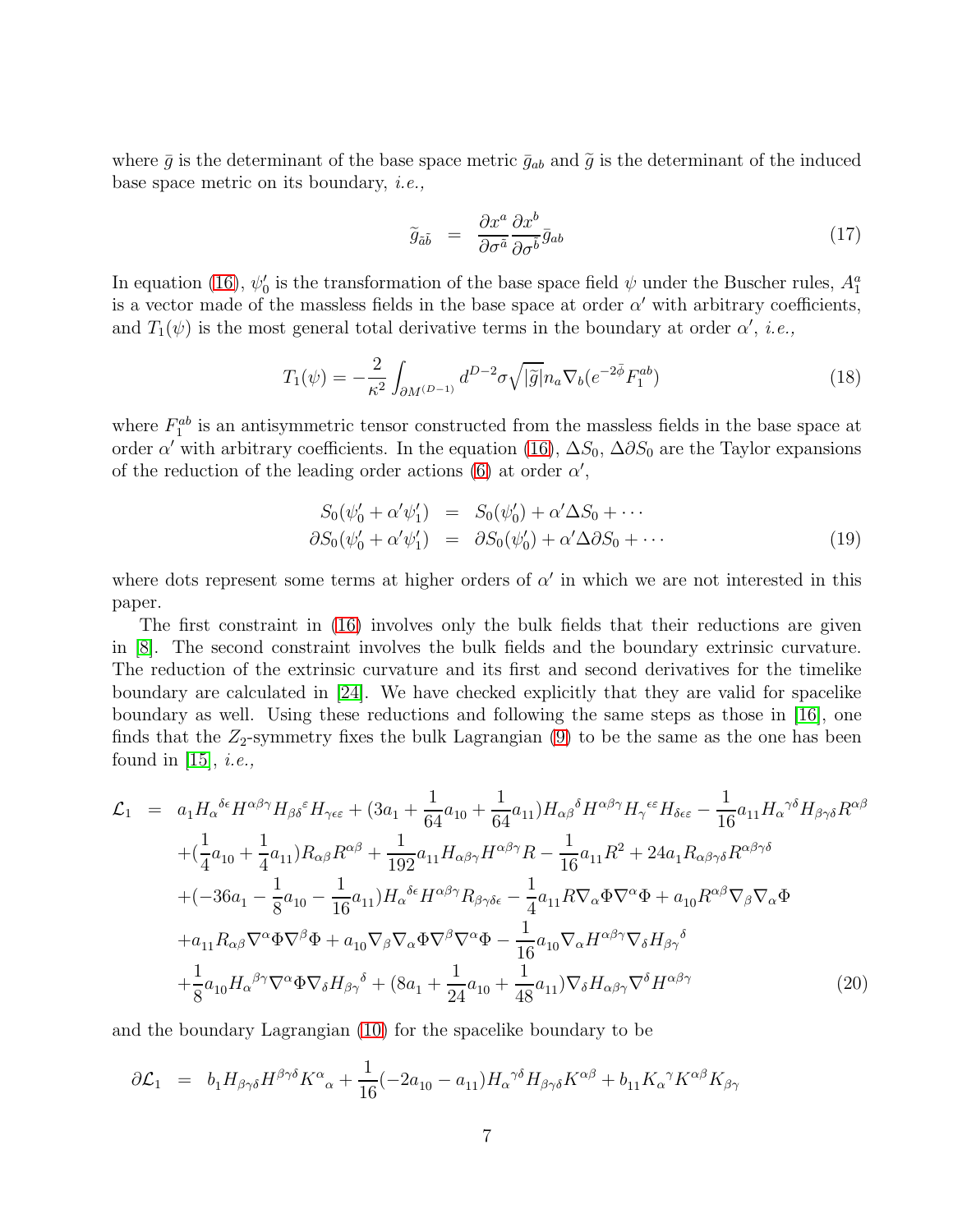$$
+\frac{1}{4}(-a_{11}-2(48b_{1}+b_{17}))K^{\alpha}{}_{\alpha}K_{\beta\gamma}K^{\beta\gamma} + \frac{1}{12}(a_{11}+96b_{1}-2b_{18})K^{\alpha}{}_{\alpha}K^{\beta}{}_{\beta}K^{\gamma}{}_{\gamma}\\ -\frac{1}{2}b_{19}H_{\alpha}{}^{\delta\epsilon}H_{\beta\delta\epsilon}K^{\gamma}{}_{\gamma}n^{\alpha}n^{\beta} + (a_{10}+\frac{1}{2}a_{11}+12b_{12})K^{\alpha\beta}R_{\alpha\beta}\\ +\frac{1}{2}(a_{10}-48b_{1}+24b_{12}-b_{17}+4b_{19})K^{\gamma}{}_{\gamma}n^{\alpha}n^{\beta}R_{\alpha\beta} + (-\frac{1}{8}a_{11}-12b_{1})K^{\alpha}{}_{\alpha}R\\ +b_{11}K^{\gamma\delta}n^{\alpha}n^{\beta}R_{\alpha\gamma\beta\delta} + b_{12}H^{\beta\gamma\delta}n^{\alpha}\nabla_{\alpha}H_{\beta\gamma\delta} + (\frac{1}{48}a_{11}-2b_{1})H_{\beta\gamma\delta}H^{\beta\gamma\delta}n^{\alpha}\nabla_{\alpha}\Phi\\ +b_{17}K_{\beta\gamma}K^{\beta\gamma}n^{\alpha}\nabla_{\alpha}\Phi + b_{18}K^{\beta}{}_{\beta}K^{\gamma}{}_{\gamma}n^{\alpha}\nabla_{\alpha}\Phi + b_{19}H_{\beta}{}^{\delta\epsilon}H_{\gamma\delta\epsilon}n^{\alpha}n^{\beta}n^{\gamma}\nabla_{\alpha}\Phi\\ +(-a_{10}-\frac{1}{2}a_{11}-24b_{12}+b_{17}-4b_{19})n^{\alpha}n^{\beta}n^{\gamma}R_{\beta\gamma}\nabla_{\alpha}\Phi + (-\frac{1}{4}a_{11}+24b_{1})n^{\alpha}R\nabla_{\alpha}\Phi\\ -48b_{1}K^{\beta}{}_{\beta}\nabla_{\alpha}\Phi\nabla^{\alpha}\Phi - 2(48b_{1}+b_{18})K^{\gamma}{}_{\gamma}n^{\alpha}n^{\beta}\nabla_{\alpha}\Phi\nabla_{\beta}\Phi\\ +\frac{1}{2}(4a_{10}+a_{11}+48(-
$$

which is not the same as its corresponding timelike Lagrangian found in [\[15\]](#page-14-9). The sign of some of the parameters are changed compare to the timelike case. We have imposed the identities corresponding to the unit vector in the base space, by writing it as

$$
n^a = -\frac{\partial_a f}{\sqrt{|\partial_b f \partial^b f|}}\tag{22}
$$

where f is the function that specifies the spacelike boundary, *i.e.*,  $\partial_a f \partial^a f = -|\partial_a f \partial^a f|$ .

The bulk Lagrangian has three parameters  $a_1, a_{10}, a_{11}$  and the boundary Lagrangian has two bulk parameters  $a_{10}$ ,  $a_{11}$  and 7 boundary parameters  $b_1$ ,  $b_{11}$ ,  $b_{12}$ ,  $b_{17}$ ,  $b_{18}$ ,  $b_{19}$ ,  $b_{38}$ . Since not all parameters are fixed up to an overall factor, in the next section we consider another background.

# ${\bf 4}\quad {\bf Background\,\, with\,\, sub-manifold}\,\, T^{(d)}$

In this section, we consider the background which has the sub-manifold  $T^{(d)}$ . That is, the open manifold has the structure  $M^{(D)} = M^{(1)} \times T^{(d)}$ ,  $\partial M^{(D)} = \partial M^{(1)} \times T^{(d)}$ . The base space manifold  $M^{(1)}$  has time coordinate t, hence, its boundary is spacelike boundary. The compactification on this background has massless modes as well as infinite tower of massive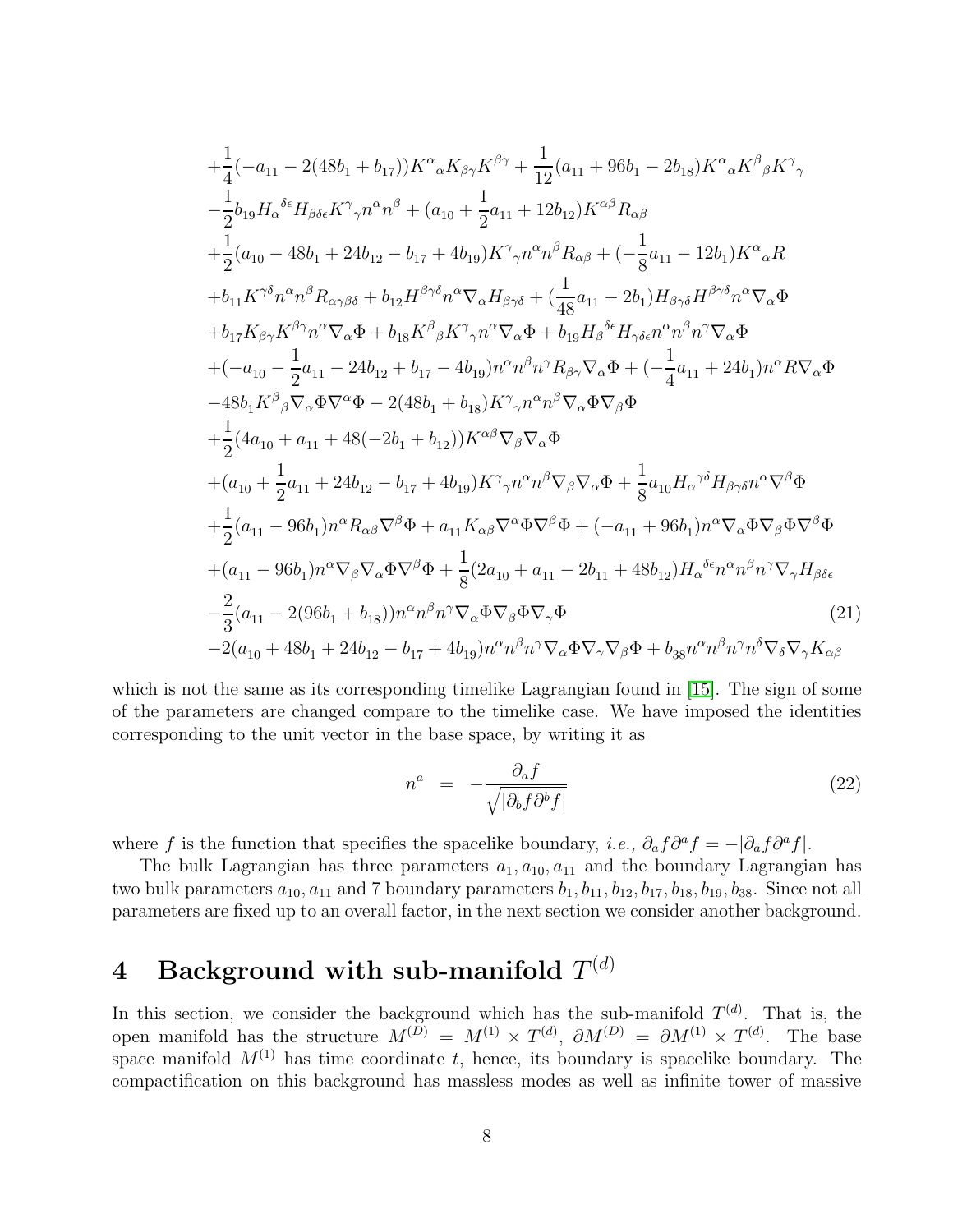Kaluza-Klein modes. If one ignores the massive Kaluza-Klein modes (cosmological reduction), and uses the appropriate one-dimensional field redefinitions, then the cosmological action should have the  $O(d,d)$  symmetry, *i.e.*,

<span id="page-9-0"></span>
$$
S_{\text{eff}}^{c}(\psi) + \partial S_{\text{eff}}^{c}(\psi) = S_{\text{eff}}^{O}(\psi') + \partial S_{\text{eff}}^{O}(\psi') \tag{23}
$$

where  $S_{\text{eff}}^c$  and  $\partial S_{\text{eff}}^c$  are the cosmological reductions of the bulk action  $\mathbf{S}_{eff}$  and boundary action  $\partial S_{\text{eff}}$ , respectively. In above equation  $\psi$  represents all the massless fields in the base space, i.e.,

$$
G_{\mu\nu} = \begin{pmatrix} -n^2(t) & 0 \\ 0 & G_{ij}(t) \end{pmatrix}, B_{\mu\nu} = \begin{pmatrix} 0 & 0 \\ 0 & B_{ij}(t) \end{pmatrix}, 2\Phi = \phi + \frac{1}{2}\log \det(G_{ij}) \tag{24}
$$

The lapse function  $n(t)$  can also be fixed to  $n = 1$ . This function at the boundary is the unit vector orthogonal to the boundary. On the right-hand side of equation [\(23\)](#page-9-0),  $\psi'$  represents their appropriate higher-derivative field redefinitions. The effective actions on the right-hand side must be invariant under  $O(d, d)$ -transformations.

In the absence of boundary, it has been shown in [\[25,](#page-15-3) [26\]](#page-15-4) that there are field redefinitions, including the lapse function, in which the non-local cosmological action which involves higher time-derivatives become local action which involves only the first time-derivative of the generalized metric. In the presence of the boundary, one should not use the field redefinitions for the lapse function because this function at the boundary represents the unit normal vector on the boundary. Moreover, in the presence of the boundary, the field redefinitions should be restricted to those which do not ruin the boundary conditions in the least action principle in the base space [\[15\]](#page-14-9). In the presence of boundary, there might be the field redefinitions that left intact the laps function and do not ruin the boundary conditions, however, the action in that scheme may involve the first derivative of the generalized metric as well as the first derivative of the one-dimensional dilaton, *i.e.*, the action may still become local. On the other hand, for the local action, one expects the usual boundary condition in the least action principle in which only the values of the massless fields are known on the boundary. Hence, the boundary action should not include the derivative of the massless fields, i.e., as it has been speculated in [\[16\]](#page-14-10), the boundary action must be zero in that particular scheme. Hence, in that scheme, the constraint [\(23\)](#page-9-0) becomes

<span id="page-9-2"></span>
$$
S_{\text{eff}}^{c}(\psi) + \partial S_{\text{eff}}^{c}(\psi) = S_{\text{eff}}^{O}(\psi') \tag{25}
$$

It has been shown in [\[15\]](#page-14-9) that there is such scheme at order  $\alpha'$ .

The above constraint at each order of  $\alpha'$  produces two constraints. One bulk and one boundary constraints. At the leading order of  $\alpha'$ , they are

<span id="page-9-1"></span>
$$
S_0^c(\psi) - \frac{2}{\kappa^2} \int dt \frac{d}{dt} (\mathcal{I}_0 e^{-\phi}) = S_0^O(\psi)
$$
  

$$
\partial S_0^c(\psi) + \frac{2}{\kappa^2} \mathcal{I}_0 e^{-\phi} = 0
$$
 (26)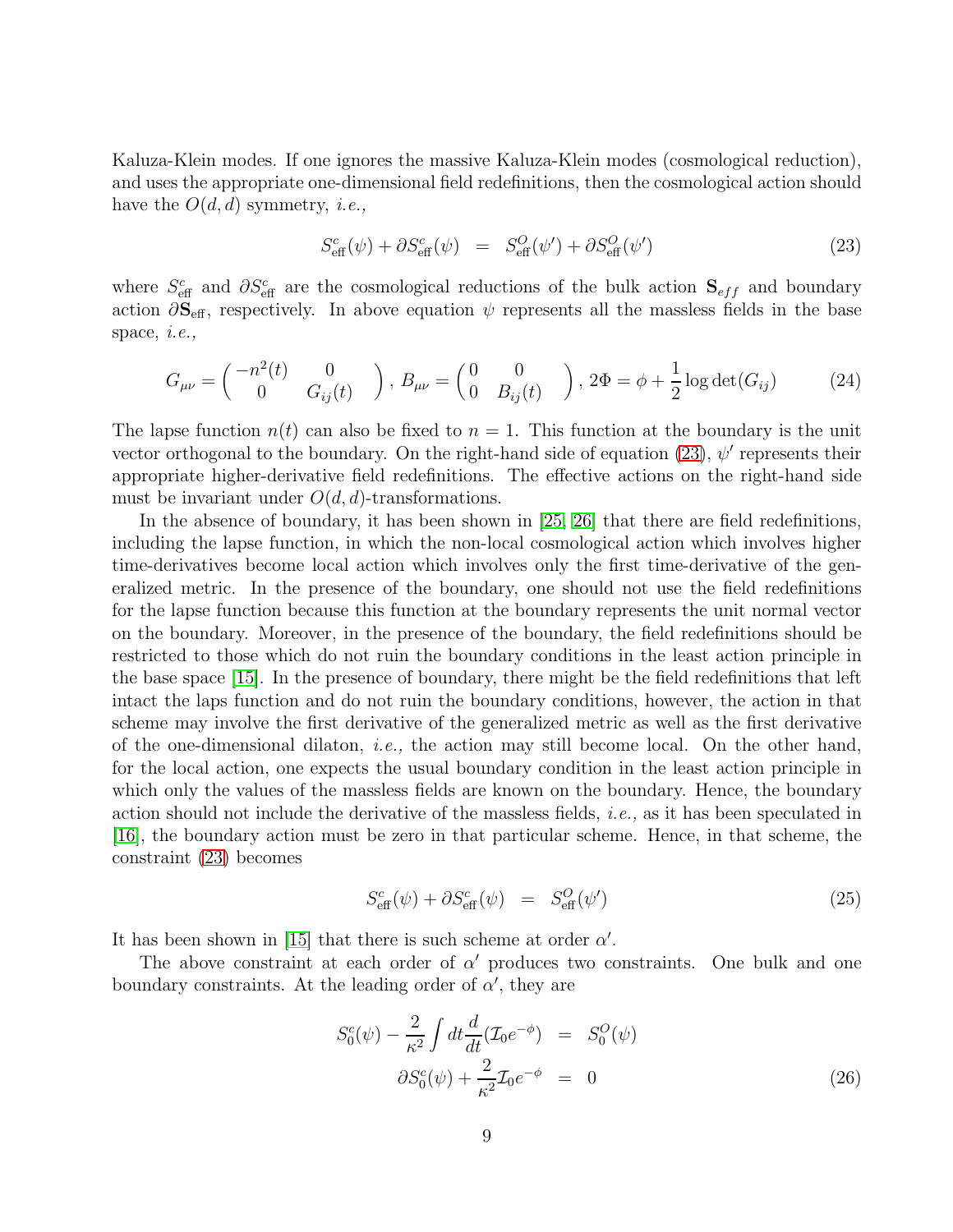The second terms in the first equation is a total derivative term at the two derivative order. For a particular  $\mathcal{I}_0$ , the bulk constraint produces the following  $O(d, d)$ -invariant action [\[27,](#page-15-5) [28,](#page-15-6) [25\]](#page-15-3):

<span id="page-10-0"></span>
$$
S_0^O = -\frac{2}{\kappa^2} \int dt e^{-\phi} \left[ -\dot{\phi}^2 - \frac{1}{8} \text{tr}(\dot{\mathcal{S}}^2) \right]
$$
 (27)

where  $S$  is the generalized metric. Taking into the account the appropriate  $\mathcal{I}_0$  from the bulk constraint, one finds the boundary constraint [\(26\)](#page-9-1) satisfies automatically [\[16\]](#page-14-10).

The constraint [\(25\)](#page-9-2) at order  $\alpha'$  produces the following two constraints:

<span id="page-10-1"></span>
$$
S_1^c(\psi) - \Delta S_0^O(\psi) - \frac{2}{\kappa^2} \int dt \frac{d}{dt} (\mathcal{I}_1 e^{-\phi}) = S_1^O(\psi)
$$
  

$$
\partial S_1^c(\psi) + \frac{2}{\kappa^2} \mathcal{I}_1 e^{-\phi} = 0
$$
 (28)

where  $\Delta S_0^O(\psi)$  is the Taylor expansion of the leading order cosmological action [\(27\)](#page-10-0) at order  $\alpha'$ , *i.e.*,

$$
S_0^O(\psi + \alpha' \psi_1') = S_0^O(\psi) + \alpha' \Delta S_0^O(\psi) + \cdots
$$
 (29)

It has been shown in [\[15\]](#page-14-9) that the bulk constraint in [\(28\)](#page-10-1) is satisfies when there are the following relations between the bulk parameters  $a_1, a_{10}, a_{11}$ :

<span id="page-10-2"></span>
$$
a_{11} = -384a_1, \ a_{10} = 0 \tag{30}
$$

The corresponding  $O(d, d)$ -invariant action is the cosmological action that has been found in  $[19], i.e.,$  $[19], i.e.,$ 

$$
S_1^O(\psi) = -\frac{2}{\kappa^2} 24a_1 \int dt e^{-\phi} \left[ \frac{1}{16} \text{tr}(\dot{\mathcal{S}}^4) - \frac{1}{64} (\text{tr}(\dot{\mathcal{S}}^2))^2 + \frac{1}{2} \text{tr}(\dot{\mathcal{S}}^2) \dot{\phi}^2 - \frac{1}{3} \dot{\phi}^4 \right] \tag{31}
$$

The corresponding total derivative terms are the following:

<span id="page-10-3"></span>
$$
\mathcal{I}_{1} = 24a_{1}\dot{B}_{i}{}^{k}\dot{B}^{ij}\dot{G}_{jk} + 12a_{1}\dot{G}^{i}{}_{i}\dot{G}_{jk}\dot{G}^{jk} - 6a_{1}\dot{B}_{ij}\dot{B}^{ij}\dot{G}^{k}{}_{k} \n-6a_{1}\dot{G}^{i}{}_{i}\dot{G}^{j}{}_{j}\dot{G}^{k}{}_{k} - 24a_{1}\dot{B}_{ij}\dot{B}^{ij}\dot{\phi} + 24a_{1}\dot{G}^{i}{}_{i}\dot{\phi}^{2} + 32a_{1}\dot{\phi}^{3}
$$
\n(32)

The corresponding field redefinitions that involve only the first derivative of the massless fields have been also found in [\[15\]](#page-14-9). However, since they do not appear in the boundary constraint in [\(28\)](#page-10-1), we are not interested in them. Inserting the relations [\(30\)](#page-10-2) into the bulk Lagrangian [\(20\)](#page-7-0), one reproduces the Lagrangian [\(1\)](#page-2-0), as expected.

The one-dimensional reduction of the timelike boundary couplings [\(21\)](#page-7-1) is the following:

$$
\partial S_{1}^{c} = -\frac{2}{\kappa^{2}} e^{-\phi} \Big[ \frac{1}{4} (-96a_{1} - (b_{11} - 12b_{12})) \dot{B}_{i}{}^{k} \dot{B}^{ij} \dot{G}_{jk} + \frac{1}{4} (-192a_{1} - (b_{11} - 12b_{12})) \dot{G}_{i}{}^{k} \dot{G}^{ij} \dot{G}_{jk} \n+ (36a_{1} + 6b_{1} - 3b_{12}) \dot{G}^{i}{}_{i} \dot{G}_{jk} \dot{G}^{jk} - 6a_{1} \dot{B}_{ij} \dot{B}^{ij} \dot{G}^{k}{}_{k} - 6a_{1} \dot{G}^{i}{}_{i} \dot{G}^{j}{}_{j} \dot{G}^{k}{}_{k} \n- \frac{1}{2} (24a_{1} + 6b_{1} + b_{19}) \dot{B}_{ij} \dot{B}^{ij} \dot{\phi} + (60a_{1} + 9b_{1} - 6b_{12} - \frac{1}{2} b_{19}) \dot{G}_{ij} \dot{G}^{ij} \dot{\phi} \n+ 24a_{1} \dot{G}^{i}{}_{i} \dot{\phi}^{2} + \frac{1}{6} (96a_{1} - 24b_{1} - b_{18}) \dot{\phi}^{3} + \frac{1}{4} (192a_{1} + b_{11} - 12b_{12}) \dot{B}^{ij} \ddot{B}_{ij} \n+ \frac{1}{4} (192a_{1} + b_{11} - 12b_{12}) \dot{G}^{ij} \ddot{G}_{ij} + \frac{1}{2} (-192a_{1} + 24b_{12} - b_{17} + 4b_{19}) \dot{\phi} \ddot{\phi} \Big]
$$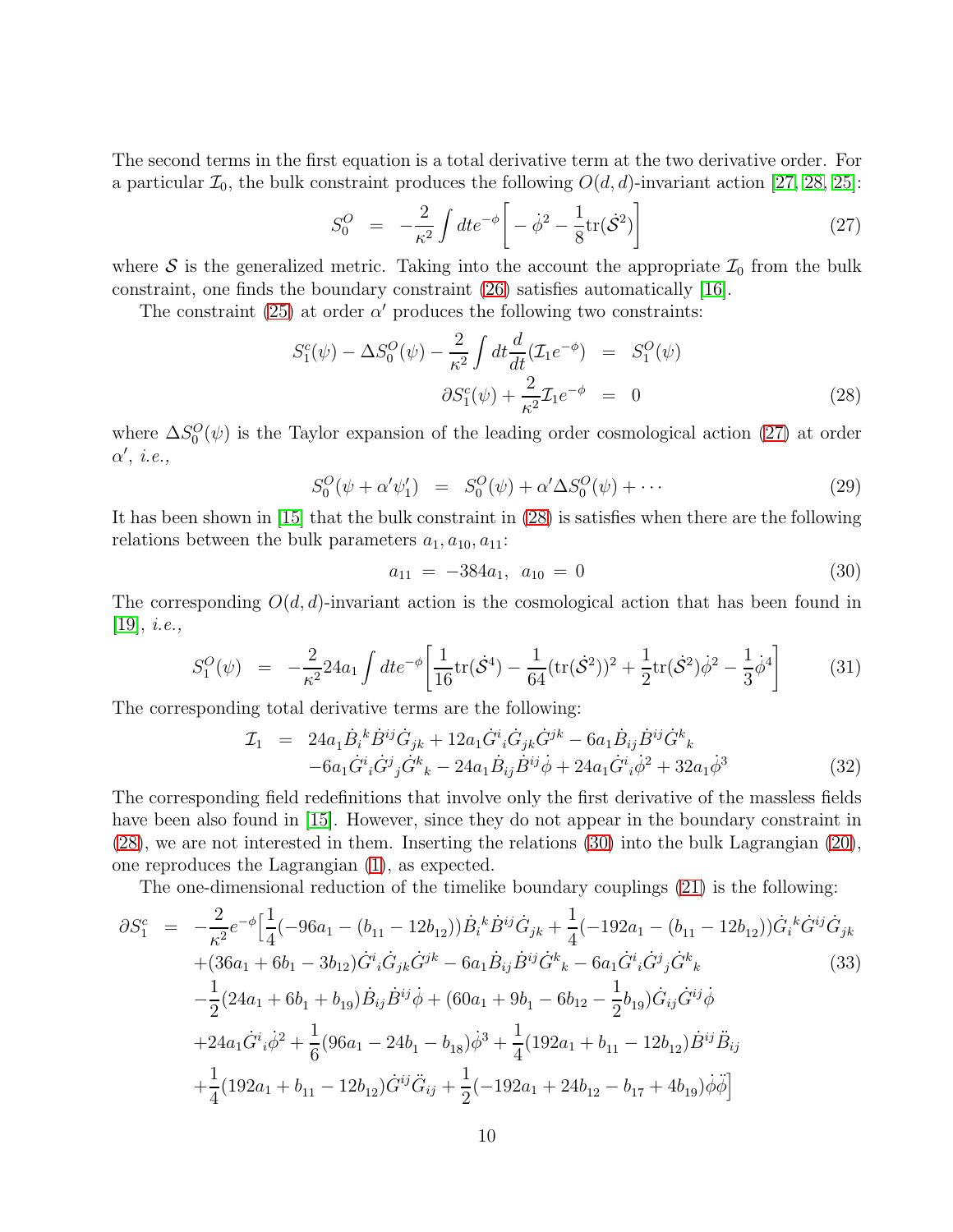where we have also used the relations [\(30\)](#page-10-2). The above action is not invariant under the  $O(d, d)$  transformations. If one includes  $\mathcal{I}_1$  which is given in [\(32\)](#page-10-3), one can choose the boundary parameters such that the result becomes invariant. For the following relations between the parameters:

<span id="page-11-0"></span>
$$
b_{11} = -96a_1 + 24b_1, \quad b_{12} = 8a_1 + 2b_1, \quad b_{19} = -12b_1 + \frac{1}{4}b_{17}
$$
 (34)

The boundary action becomes  $O(d, d)$ -invariant which involves the first derivative of the dilaton, i.e.,

$$
\partial S_1^c(\psi) + \frac{2}{\kappa^2} \mathcal{I}_1 e^{-\phi} = -\frac{2}{\kappa^2} e^{-\phi} \Big[ (12a_1 + 3b_1 - \frac{1}{8}b_{17})(\dot{B}_{ij}\dot{B}^{ij} + \dot{G}_{ij}\dot{G}^{ij})\dot{\phi} - (16a_1 + 4b_1 + \frac{1}{6}b_{18})\dot{\phi}^3 \Big]
$$

The boundary constraint in [\(28\)](#page-10-1) then dictates the following relations:

<span id="page-11-1"></span>
$$
b_{17} = 96a_1 + 24b_1, \qquad b_{18} = -96a_1 - 24b_1 \tag{35}
$$

The above relations [\(34\)](#page-11-0) and [\(35\)](#page-11-1), then reduce the 7 boundary parameters in [\(21\)](#page-7-1) to 2 parameters  $b_1, b_{38}$ . Note that the coupling with coefficient  $b_{38}$  is invariant under the  $O(1, 1)$  and  $O(d, d)$  transformations.

For the spacetime manifolds which have boundary, both the bulk and boundary actions should satisfy the least action principle, *i.e.*,  $\delta(\mathbf{S}_1 + \partial \mathbf{S}_1) = 0$  with the appropriate boundary condition on the massless fields. Since the bulk action has at most the term with two derivatives, the variation of the bulk action satisfies  $\delta S_1 = 0$  using the assumption that the values of the massless fields and their first derivatives are known on the boundary [\[16\]](#page-14-10). The variation of the boundary action produces variation of the second derivatives of the massless fields which are not zero on the boundary for the effective action at order  $\alpha'$ . However, the parameters  $b_1, b_{38}$ , can not be fixed because the non-zero variations are total derivative terms on the boundary which are zero. In fact inserting the relations  $(30)$ ,  $(34)$  and  $(35)$  into the boundary action  $(21)$ , one finds the variation of the resulting boundary action against the metric variation produces the following terms:

<span id="page-11-2"></span>
$$
-24(4a_1+b_1)\partial^{\alpha}\Phi\partial^{\beta}fP^{\gamma\delta}\nabla_{\alpha}\nabla_{\beta}\delta G_{\gamma\delta} - 24(4a_1+b_1)\partial^{\alpha}\Phi\partial_{\alpha}f\partial^{\beta}f\partial^{\gamma}fP^{\delta\epsilon}\nabla_{\beta}\nabla_{\gamma}\delta G_{\delta\epsilon}
$$
(36)

where we have used the assumption that the variation of metric and its first derivative, and their tangent derivatives are zero, *i.e.*,  $\delta G_{\alpha\beta} = \partial_{\mu} \delta G_{\alpha\beta} = 0$  and  $P^{\mu\nu} \partial_{\mu} \partial_{\gamma} \delta G_{\alpha\beta} = 0$ . On the other hand, if one considers the following antisymmetric tensor:

$$
\mathcal{F}_1^{\alpha\beta} = (96a_1 + 24b_1)n^{\mu}n^{[\alpha}\partial^{\beta]}\Phi(\nabla_{\mu}\delta G^{\nu}{}_{\nu} - \nabla_{\nu}\delta G_{\mu}{}^{\nu})
$$
\n(37)

Then its corresponding boundary total derivative term, *i.e.*,

$$
\int_{\partial M^{(D)}} d^{D-1} \sigma \sqrt{g} \, n_{\alpha} \nabla_{\beta} (e^{-2\Phi} \mathcal{F}_{1}^{\alpha\beta}) \tag{38}
$$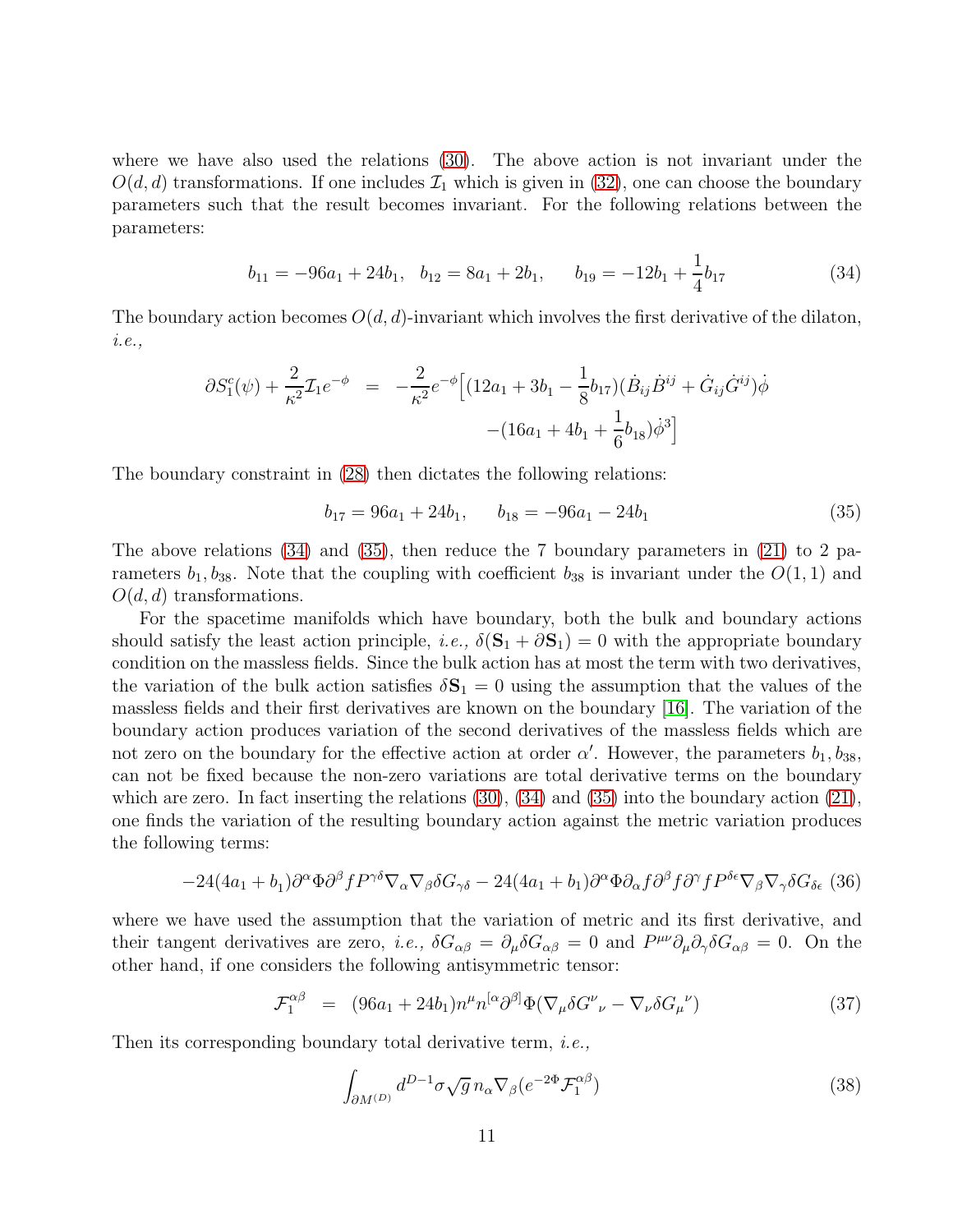would cancel the variations [\(36\)](#page-11-2). Similar cancellations happen for the variations of the boundary action against the dilaton and B-field.

We fix the remaining boundary parameters  $b_1$ ,  $b_{38}$  by noting that the boundary couplings include the structures as those in the Chern-Simons form. Hence, we fix the remaining parameters in the boundary action such that the gravity couplings in the boundary include the Chern-Simons form. The Chern-Simons form has the following gravity couplings for the space-like boundary [\[18\]](#page-14-11):

$$
Q_2^s = 4 \left[ K^{\mu}{}_{\mu} \tilde{R} - 2K^{\mu\nu} \tilde{R}_{\mu\nu} - \frac{1}{3} (3K^{\alpha}{}_{\alpha} K_{\mu\nu} K^{\mu\nu} - K^{\mu}{}_{\mu} K^{\nu}{}_{\nu} K^{\alpha}{}_{\alpha} - 2K_{\mu}{}^{\nu} K_{\nu\alpha} K^{\alpha\mu}) \right]
$$
(39)

where  $\tilde{R}_{\mu\nu}$  and  $\tilde{R}$  are curvatures that are constructed from the induced metric [\(7\)](#page-4-2). Using the following Gauss-Codazzi relations for the spacelike boundary:

$$
\tilde{R}_{\alpha\beta} = P_{\alpha\mu}P_{\beta\nu}R^{\mu\nu} + n^{\mu}n^{\nu}R_{\alpha\mu\beta\nu} + K_{\alpha\mu}K_{\beta}{}^{\mu} - K_{\alpha\beta}K_{\mu}{}^{\mu}
$$
\n
$$
\tilde{R} = R + 2n^{\mu}n^{\nu}R_{\mu\nu} + K_{\mu\nu}K^{\mu\nu} - K_{\mu}{}^{\mu}K_{\nu}{}^{\nu}
$$
\n(40)

and the identity  $n^{\mu}K_{\mu\nu}=0$ , one can rewrite  $Q_2^s$  in terms of the spacetime curvatures, *i.e.*, [\(4\)](#page-3-1). For the spacelike boundary, there is also the following identity:

<span id="page-12-0"></span>
$$
n^{\alpha}n^{\beta}n^{\gamma}n^{\delta}\nabla_{\delta}\nabla_{\gamma}K_{\alpha\beta} = 2K_{\alpha}{}^{\gamma}K^{\alpha\beta}K_{\beta\gamma} - n^{\alpha}n^{\beta}\nabla_{\gamma}\nabla^{\gamma}K_{\alpha\beta}
$$
(41)

which can be verified by writing both sides in the local frame and in terms of the function  $f$ , i.e.,

$$
n^{\mu} = -\frac{\partial_{\mu}f}{\sqrt{|\partial_{\nu}f \partial^{\nu}f|}} \tag{42}
$$

The identity [\(41\)](#page-12-0) is the same as the corresponding identity in the timelike boundary [\[16\]](#page-14-10) in which the terms which have three  $n^{\alpha}$  or extrinsic curvature, have different sign. However, the term which has five  $n^{\alpha}$  or extrinsic curvature, has the same sign.

Using the identity [\(41\)](#page-12-0), one finds the gravity couplings in the boundary action become the same as the couplings in  $Q_2^s$  for the following relations:

<span id="page-12-1"></span>
$$
b_1 = -4a_1, \, b_{38} = 32a_1 \tag{43}
$$

In fact, inserting the relations [\(30\)](#page-10-2), [\(34\)](#page-11-0), [\(35\)](#page-11-1) and [\(43\)](#page-12-1) into the boundary action [\(21\)](#page-7-1), one finds the boundary couplings [\(3\)](#page-3-0) dictated by the background/character independence of the effective actions at the critical dimension.

The boundary action for the non-null boundaries can then be written as

<span id="page-12-2"></span>
$$
\partial \mathbf{S}_{1} = -\frac{48a_{1}}{\kappa^{2}} \int d^{D-1} \sigma \sqrt{|g|} e^{-2\Phi} \left[ Q_{2} + \frac{4}{3} n^{2} n^{\alpha} n^{\beta} \nabla_{\gamma} \nabla^{\gamma} K_{\alpha\beta} - \frac{1}{6} H_{\beta\gamma\delta} H^{\beta\gamma\delta} K^{\alpha}{}_{\alpha} + H_{\alpha}{}^{\gamma\delta} H_{\beta\gamma\delta} K^{\alpha\beta} \right. \\
\left. + n^{2} H_{\alpha}{}^{\delta\epsilon} H_{\beta\delta\epsilon} K^{\gamma}{}_{\gamma} n^{\alpha} n^{\beta} - 2n^{2} H_{\beta}{}^{\delta\epsilon} H_{\gamma\delta\epsilon} n^{\alpha} n^{\beta} n^{\gamma} \nabla_{\alpha} \Phi + 8K^{\beta}{}_{\beta} \nabla_{\alpha} \Phi \nabla^{\alpha} \Phi \right] \tag{44}
$$
\n
$$
-16n^{2} K^{\gamma}{}_{\gamma} n^{\alpha} n^{\beta} \nabla_{\alpha} \Phi \nabla_{\beta} \Phi - 16 K_{\alpha\beta} \nabla^{\alpha} \Phi \nabla^{\beta} \Phi + \frac{32}{3} n^{2} n^{\alpha} n^{\beta} n^{\gamma} \nabla_{\alpha} \Phi \nabla_{\beta} \Phi \nabla_{\gamma} \Phi \right]
$$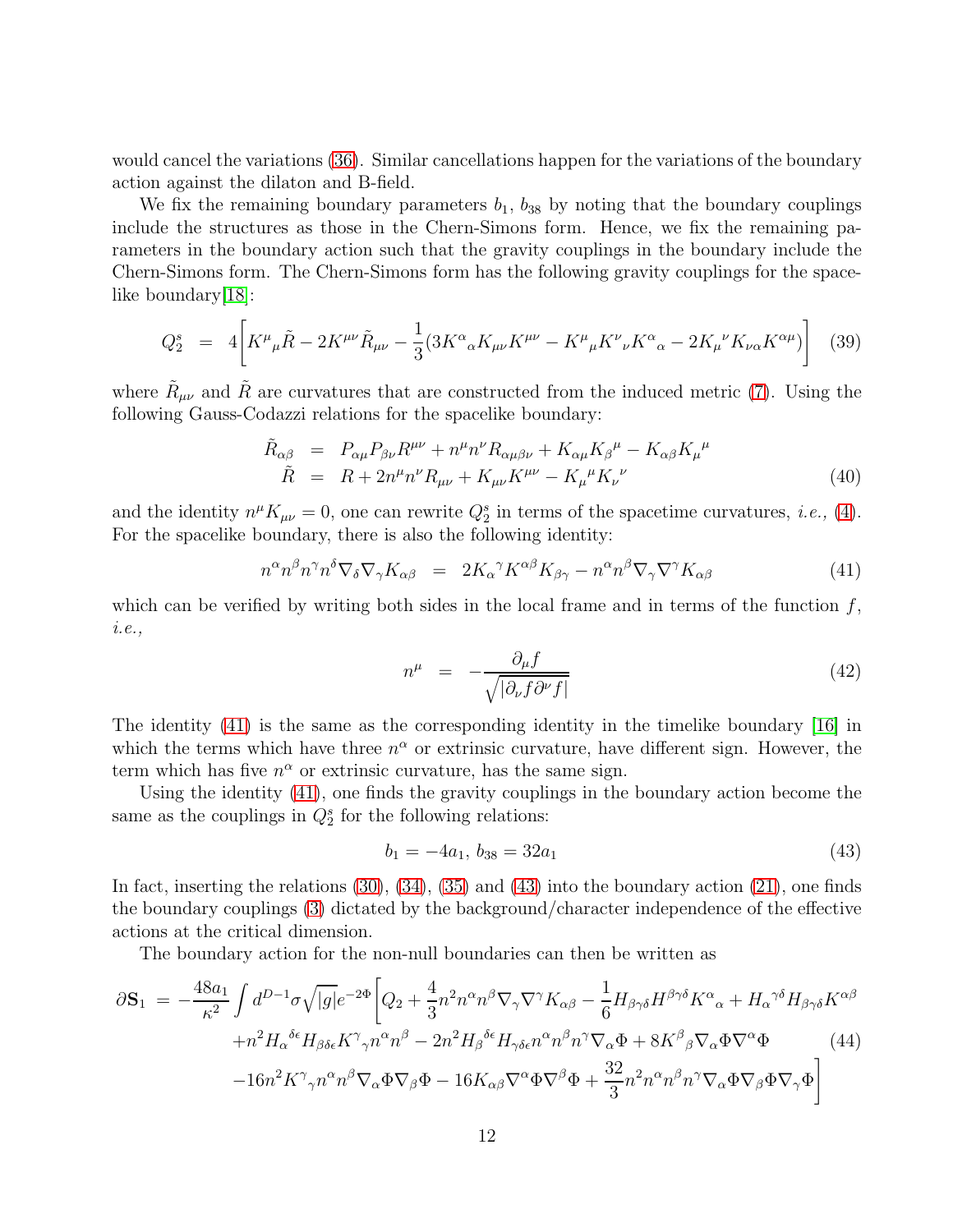where  $n^2 = n^{\mu}n_{\mu}$ , and the Chern-Simons density is

$$
Q_2 = 4\bigg[K^{\mu}{}_{\mu}R - 2K^{\mu\nu}R_{\mu\nu} - 2n^2K_{\alpha}{}^{\alpha}n^{\mu}n^{\nu}R_{\mu\nu} + 2n^2K^{\mu\nu}n^{\alpha}n^{\beta}R_{\alpha\mu\beta\nu} -\frac{1}{3}n^2(6K^{\alpha}{}_{\alpha}K_{\mu\nu}K^{\mu\nu} - 2K^{\mu}{}_{\mu}K^{\nu}{}_{\nu}K^{\alpha}{}_{\alpha} - 4K_{\mu}{}^{\nu}K_{\nu\alpha}K^{\alpha\mu})\bigg]
$$
(45)

The boundary action has terms which have one and five  $n^{\alpha}$  and/or  $K_{\alpha\beta}$ . At the higher orders of  $\alpha'$ , one expects the boundary action to have terms with  $1, 5, 9, 13, \cdots$  unit vector  $n^{\alpha}$  and/or  $K_{\alpha\beta}$ . Hence, to find the boundary actions at higher orders of  $\alpha'$ , one may first find the couplings for the timelike boundary, and then inserts  $n^2 = 1$  in the couplings which have  $3, 7, 11, \cdots$  unit vector  $n^{\alpha}$  and/or  $K_{\alpha\beta}$ , to produce terms with 1, 5, 9, 13,  $\cdots$  unit vector  $n^{\alpha}$  and/or  $K_{\alpha\beta}$ . The result then would be valid for the spacelike boundary as well. It would be interesting to find the boundary couplings at order  $\alpha'^2$  to check this speculation.

The boundary action for the null boundary may be obtained by treating the null boundary as a limit of a sequence of non-null boundaries [\[29\]](#page-15-7). Using this method, the coupling on the null boundary at the leading order has been found in [\[29\]](#page-15-7) by taking the appropriate limit of the non-null boundary coupling in [\(6\)](#page-4-0). One may use this method to find the boundary couplings at order  $\alpha'$  for the null boundary by taking the limit of the non-null boundary couplings [\(44\)](#page-12-2).

Having found the boundary couplings [\(44\)](#page-12-2) corresponding to the bulk action [\(1\)](#page-2-0) at order  $\alpha'$ , one may try to write them in manifest  $O(D, D)$ -invariant form, as has been done in [\[17\]](#page-14-13) for the leading order effective action. Even for the closed spacetime manifold, it is hard to write the effective action at order  $\alpha'$  in terms of the generalised metric because the conventional 2D-dimensional Riemann curvature does not transform covariantly under the generalized dif-feomorphisms [\[30,](#page-15-8) [31,](#page-15-9) [32,](#page-15-10) [33\]](#page-15-11). However, this action has been written in  $O(D, D)$ -invariant form using the generalized frame [\[34,](#page-15-12) [35\]](#page-15-13). It would be interesting to write the bulk and boundary actions [\(1\)](#page-2-0), [\(44\)](#page-12-2) in the duality manifest actions in terms of the generalized frame.

#### <span id="page-13-0"></span>References

- [1] O. Hohm, Int. J. Mod. Phys. D 27, no.14, 1847026 (2018) doi:10.1142/S0218271818470260 [\[arXiv:1806.08704](http://arxiv.org/abs/1806.08704) [hep-th]].
- <span id="page-13-1"></span>[2] R. R. Metsaev and A. A. Tseytlin, Nucl. Phys. B 293, 385 (1987). doi:10.1016/0550- 3213(87)90077-0
- <span id="page-13-2"></span>[3] M. R. Garousi and H. Razaghian, Phys. Rev. D 100, no.10, 106007 (2019) doi:10.1103/PhysRevD.100.106007 [\[arXiv:1905.10800](http://arxiv.org/abs/1905.10800) [hep-th]].
- <span id="page-13-3"></span>[4] M. R. Garousi, Eur. Phys. J. C 80, no.11, 1086 doi:10.1140/epjc/s10052-020-08662-9 [\[arXiv:2006.09193](http://arxiv.org/abs/2006.09193) [hep-th]].
- <span id="page-13-4"></span>[5] A. Sen, Phys. Lett. B 271, 295-300 (1991) doi:10.1016/0370-2693(91)90090-D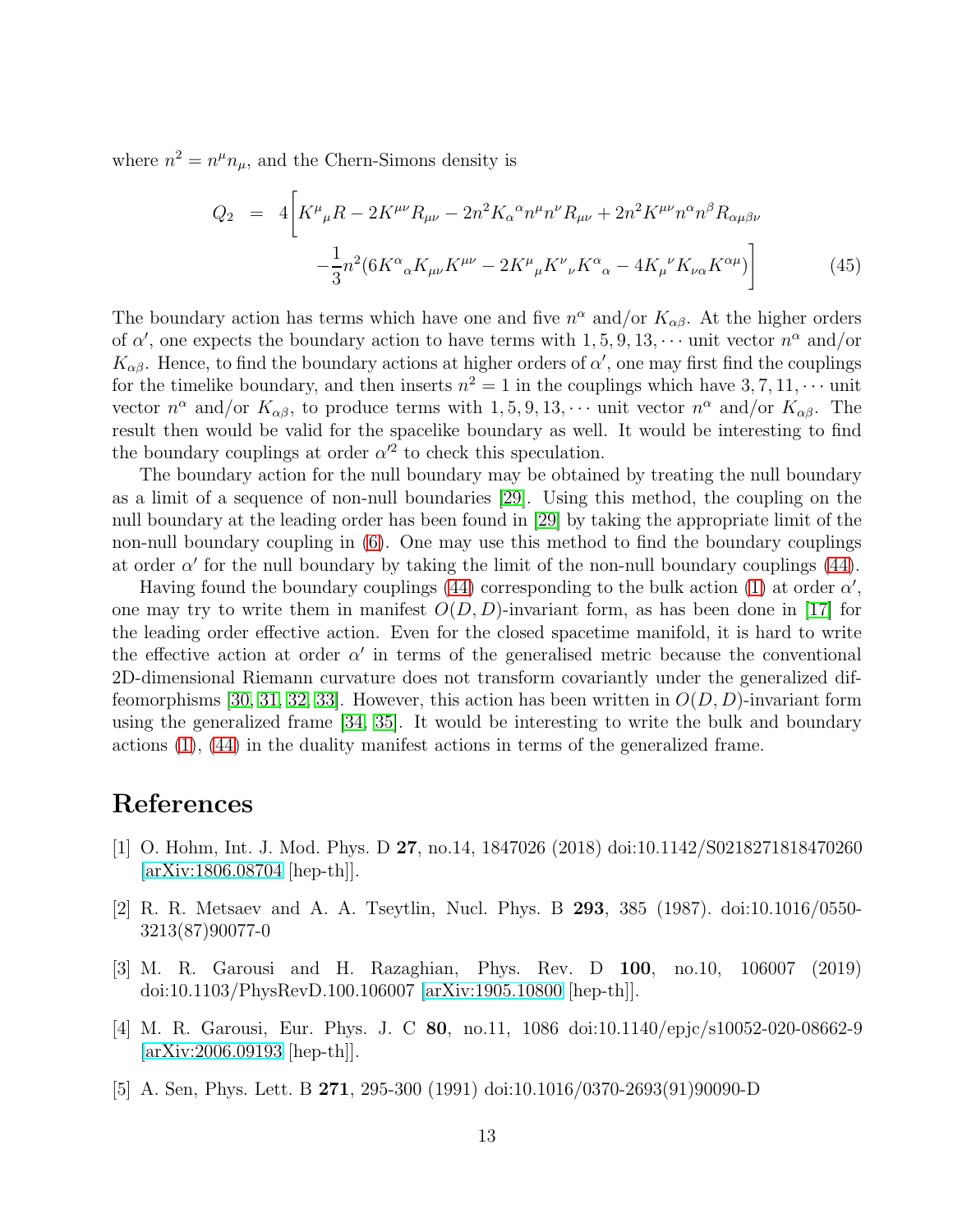- <span id="page-14-1"></span><span id="page-14-0"></span>[6] O. Hohm, A. Sen and B. Zwiebach, JHEP 02, 079 (2015) doi:10.1007/JHEP02(2015)079 [\[arXiv:1411.5696](http://arxiv.org/abs/1411.5696) [hep-th]].
- <span id="page-14-2"></span>[7] M. R. Garousi, Phys. Rev. D 99, no. 12, 126005 (2019) doi:10.1103/PhysRevD.99.126005 [\[arXiv:1904.11282](http://arxiv.org/abs/1904.11282) [hep-th]].
- <span id="page-14-3"></span>[8] M. R. Garousi, Eur. Phys. J. C 79, no.10, 827 (2019) doi:10.1140/epjc/s10052-019-7357-4 [\[arXiv:1907.06500](http://arxiv.org/abs/1907.06500) [hep-th]].
- <span id="page-14-4"></span>[9] H. Razaghian and M. R. Garousi, Phys. Rev. D 97, 106013 (2018) doi:10.1103/PhysRevD.97.106013 [\[arXiv:1801.06834](http://arxiv.org/abs/1801.06834) [hep-th]].
- <span id="page-14-5"></span>[10] M. R. Garousi, JHEP 02, 157 (2021) doi:10.1007/JHEP02(2021)157 [\[arXiv:2011.02753](http://arxiv.org/abs/2011.02753)  $\vert \text{hep-th} \vert$ .
- <span id="page-14-6"></span>[11] M. R. Garousi, Nucl. Phys. B 971, 115510 (2021) doi:10.1016/j.nuclphysb.2021.115510 [\[arXiv:2012.15091](http://arxiv.org/abs/2012.15091) [hep-th]].
- <span id="page-14-7"></span>[12] M. R. Garousi, Phys. Rev. D 104, no.6, 066013 (2021) doi:10.1103/PhysRevD.104.066013 [\[arXiv:2105.07598](http://arxiv.org/abs/2105.07598) [hep-th]].
- [13] M. R. Garousi, Eur. Phys. J. C 81, no.8, 711 (2021) doi:10.1140/epjc/s10052-021-09518-6 [\[arXiv:2107.04796](http://arxiv.org/abs/2107.04796) [hep-th]].
- <span id="page-14-8"></span>[14] C. Eloy, O. Hohm and H. Samtleben, Phys. Rev. D 101, no.12, 126018 (2020) doi:10.1103/PhysRevD.101.126018 [\[arXiv:2004.13140](http://arxiv.org/abs/2004.13140) [hep-th]].
- <span id="page-14-9"></span>[15] M. R. Garousi, "Higher-derivative field redefinitions in the presence of boundary," [\[arXiv:2111.10987](http://arxiv.org/abs/2111.10987) [hep-th]].
- <span id="page-14-10"></span>[16] M. R. Garousi, "Effective action of string theory at order  $\alpha'$  in the presence of boundary," doi:10.1140/epjc/s10052-021-09952-6 [\[arXiv:2103.13682](http://arxiv.org/abs/2103.13682) [hep-th]].
- <span id="page-14-13"></span>[17] D. S. Berman, E. T. Musaev and M. J. Perry, Phys. Lett. B 706, 228-231 (2011) doi:10.1016/j.physletb.2011.11.019 [\[arXiv:1110.3097](http://arxiv.org/abs/1110.3097) [hep-th]].
- <span id="page-14-12"></span><span id="page-14-11"></span>[18] R. C. Myers, Phys. Rev. D 36, 392 (1987) doi:10.1103/PhysRevD.36.392
- [19] K. A. Meissner, Phys. Lett. B 392, 298-304 (1997) doi:10.1016/S0370-2693(96)01556-0 [\[arXiv:hep-th/9610131](http://arxiv.org/abs/hep-th/9610131) [hep-th]].
- <span id="page-14-14"></span>[20] M. R. Garousi, Phys. Lett. B 809, 135733 (2020) doi:10.1016/j.physletb.2020.135733 [\[arXiv:1907.09168](http://arxiv.org/abs/1907.09168) [hep-th]].
- <span id="page-14-15"></span>[21] J. Maharana and J. H. Schwarz, Nucl. Phys. B 390, 3-32 (1993) doi:10.1016/0550- 3213(93)90387-5 [\[arXiv:hep-th/9207016](http://arxiv.org/abs/hep-th/9207016) [hep-th]].